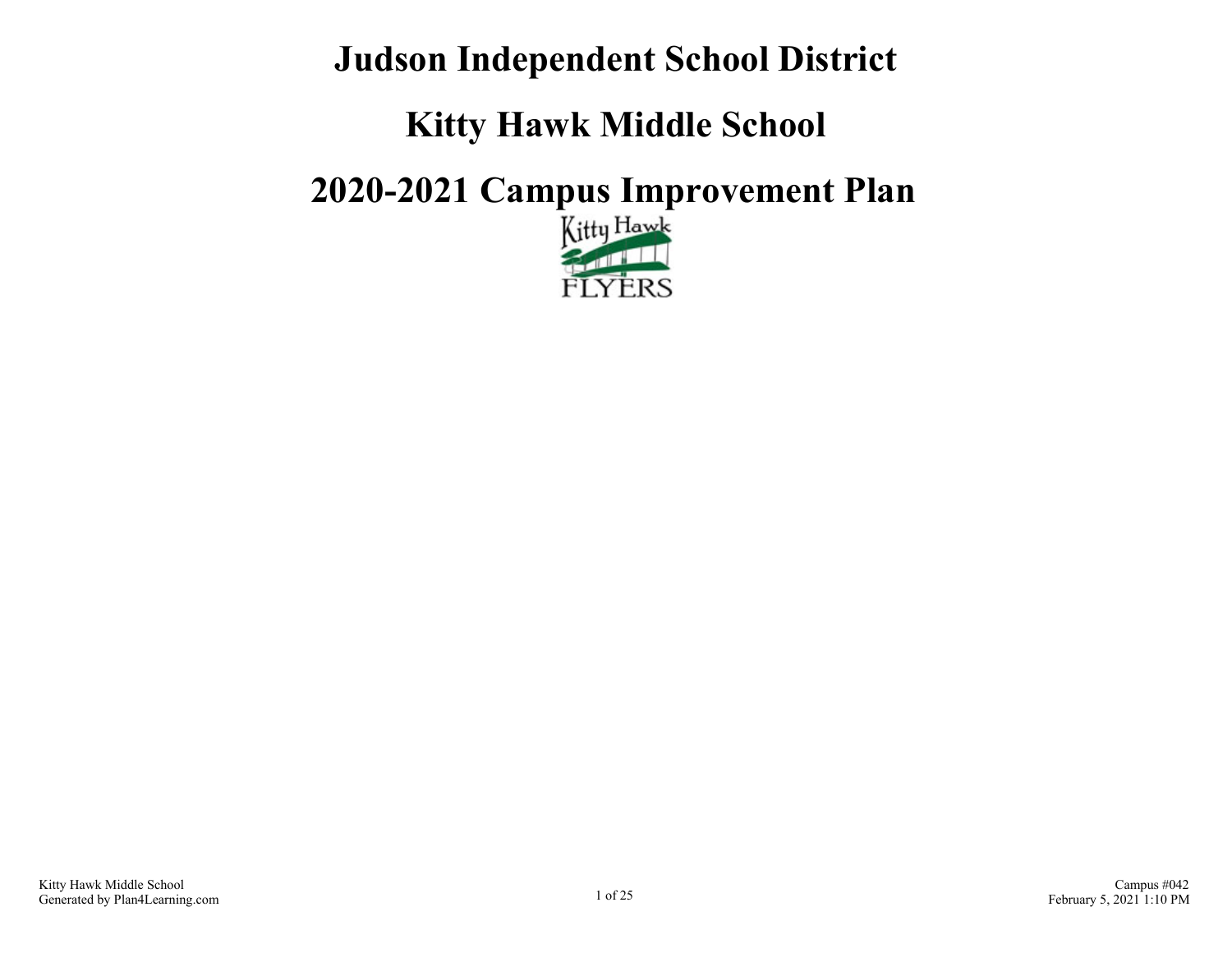# **Mission Statement**

District Mission

All Judson ISD students will receive a quality education enabling them to become successful in a global society.

Kitty Hawk Mission

"All Kitty Hawk Middle School students will receive a quality education in a safe and nurturing environment."

# **Vision**

District Vision

Judson ISD is Producing Excellence!

Kitty Hawk Vision

"Kitty Hawk Middle School is producing excellence to enable students to become successful in a global society."

## **Value Statement**

Students will receive a well rounded education. KHMS will be a positive place to work and grow as leaders. KHMS will be Exemplary!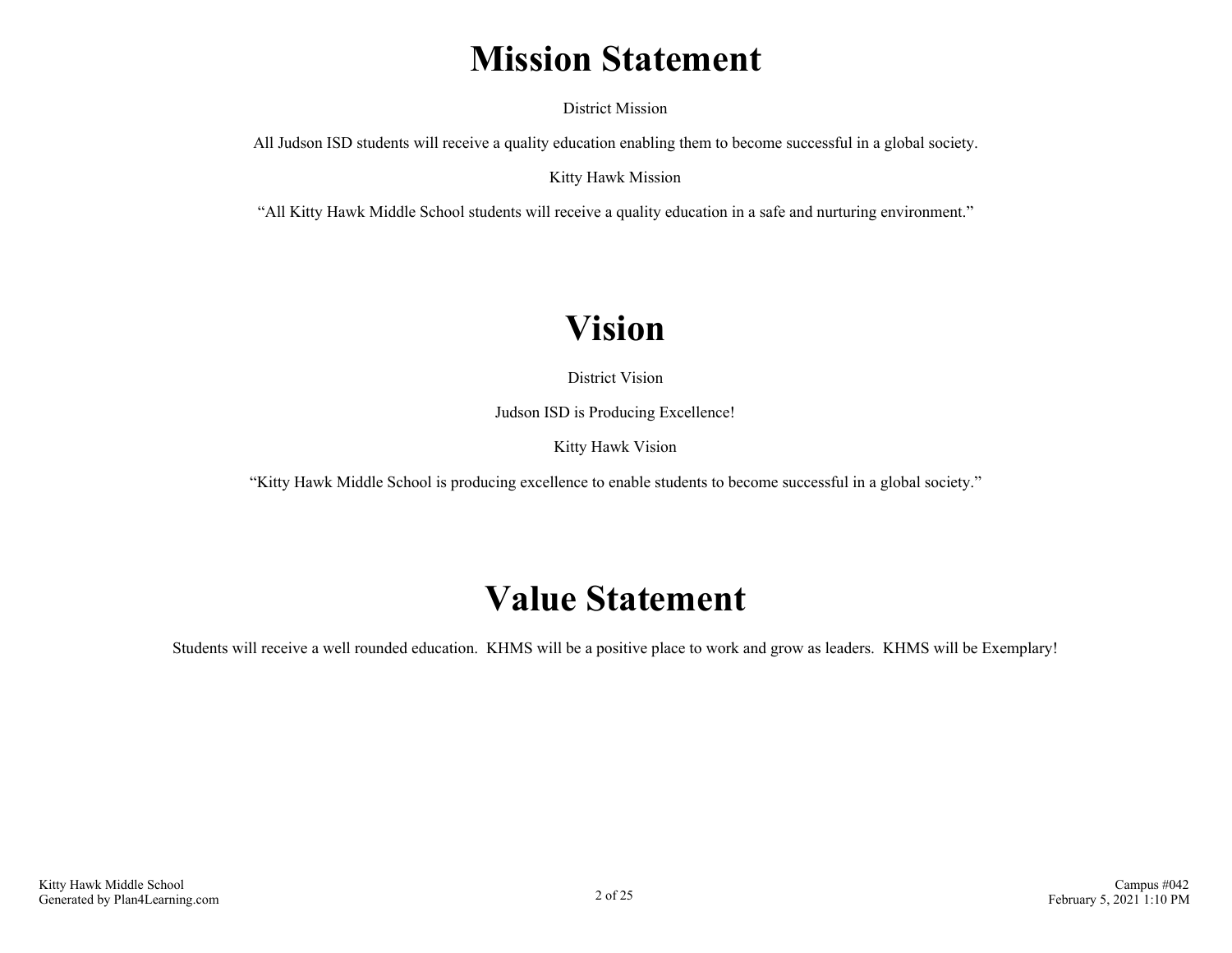## **Table of Contents**

| Comprehensive Needs Assessment                                                                                                                                        |    |
|-----------------------------------------------------------------------------------------------------------------------------------------------------------------------|----|
| Demographics                                                                                                                                                          |    |
| <b>Student Learning</b>                                                                                                                                               |    |
| School Processes & Programs                                                                                                                                           | 6  |
| Perceptions                                                                                                                                                           |    |
| <b>Priority Problem Statements</b>                                                                                                                                    | 8  |
| Goals                                                                                                                                                                 | 9  |
| Goal 1: To meet or exceed Texas Education Agency standards on STAAR and prepare students for higher education and workforce readiness                                 |    |
| Goal 2: To improve communication with all stakeholders by creating additional information pathways with increasing participation                                      | 15 |
| Goal 3: To increase employee satisfaction and retention of highly effective teachers, staff and instructional aides                                                   | 16 |
| Goal 4: To spend money wisely, efficiently, and equitably by coordinating and integrating federal, state, and local funds to improve the overall learning environment | 19 |
| Goal 5: All students will be taught in an environment that is safe, drug-free, and conducive to learning                                                              | 21 |
| Addendums                                                                                                                                                             | 25 |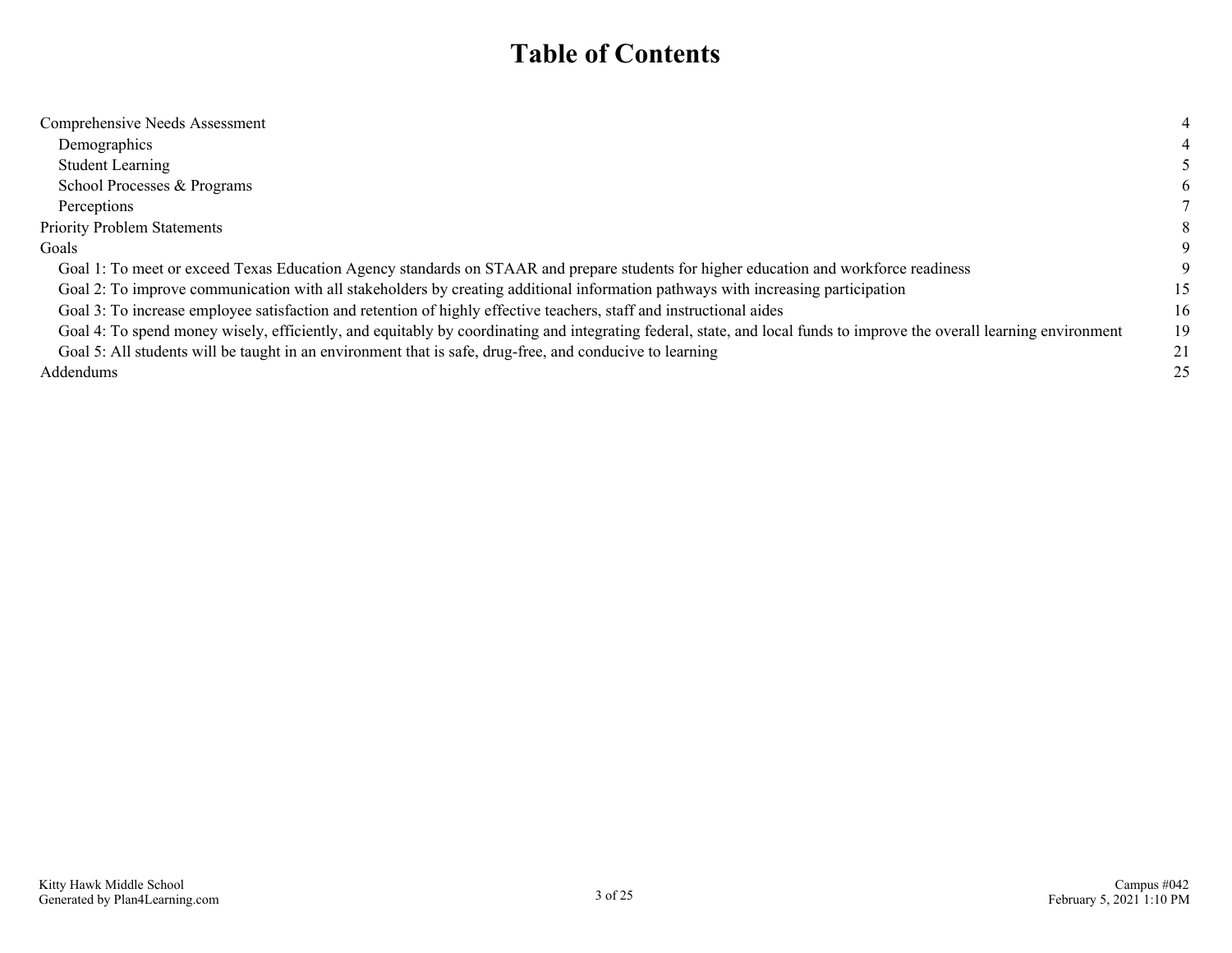# **Comprehensive Needs Assessment**

### <span id="page-3-0"></span>**Demographics**

### **Demographics Summary**

Kitty Hawk Middle School has a diverse student population with a large enrollment averaging around 1350 students. Approximately half of our students are economically disadvantaged and/or at-risk. Our campus has a long-standing history of being academically sound. The staff is traditionally stable with low turn-over rates and a high number of teachers with ESL endorsement. We are geographically close to Radolph Airforce Base and therefore serve a large number of military connected students. We feed into Veterans Memorial High School.

### **Demographics Strengths**

- Diverse campus
- Offer programs for a variety of needs
- Good Parent involvement and support for extracurricular programs
- Student Attendance: +95% yearly average
- High number of intra/inter district transfers requests from community and from JISD staff.
- Good Teacher retention
- Years of teaching experience: 67% of Staff have 10+ years experience Teachers with advanced degrees =27% 100% Effective Teachers (highly qualified) High number of ESL & GT endorsed teachers
- Active PTSO
- New gym and classrooms

#### **Problem Statements Identifying Demographics Needs**

**Problem Statement 1:** Large enrollment and campus design create problems with insufficient infrastructure and student supervision. **Root Cause:** The campus is made up of several different buildings; campus cafeteria is too small.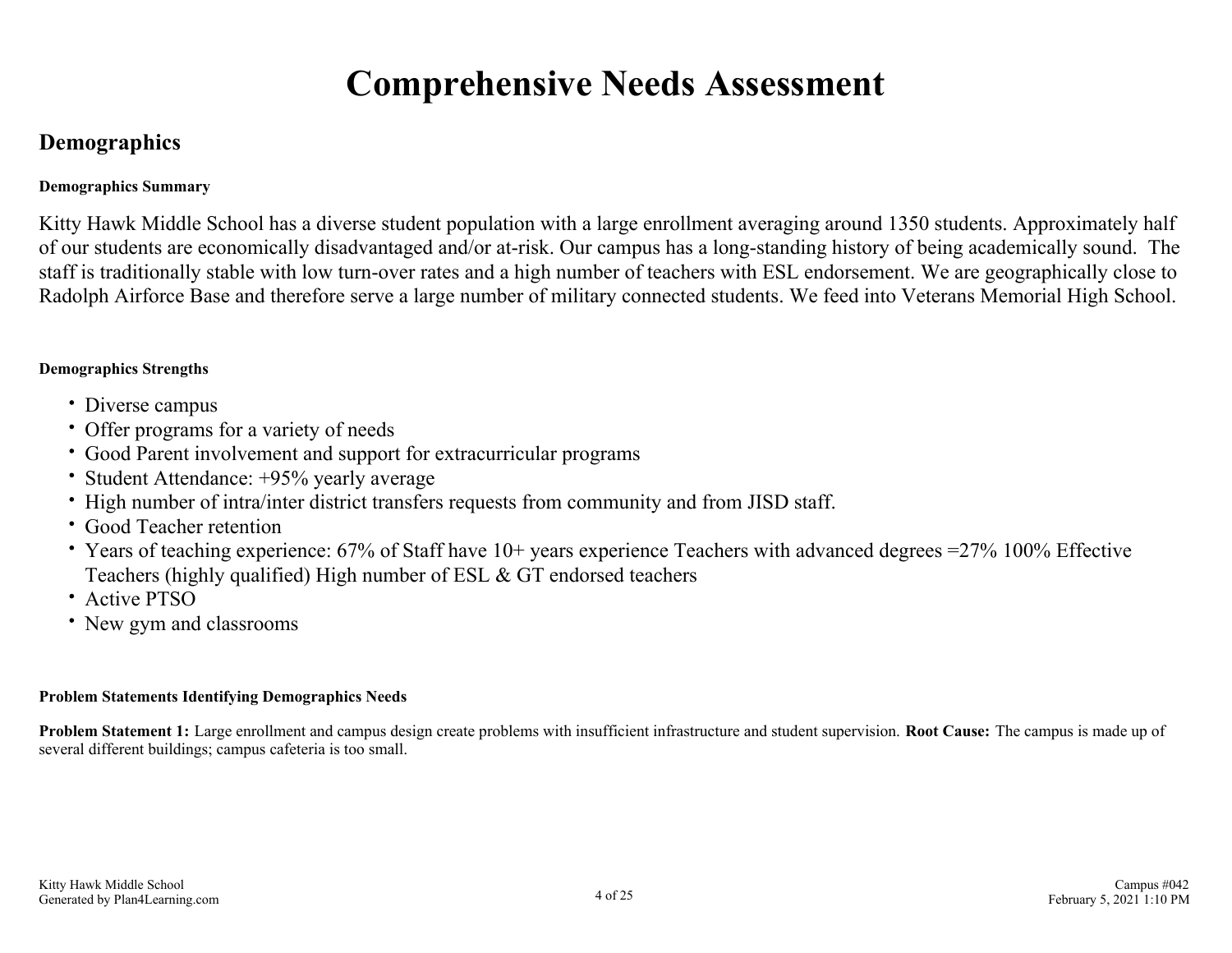### <span id="page-4-0"></span>**Student Learning**

#### **Student Learning Summary**

Although students did not get to take the 2020 STAAR test due to COVID 19, students did show growth from fall to spring mock STAAR benchmarks on all tests. . Students in special education still struggle in bridging the gaps with their nondisabled peers. Kitty Hawk is currently on a Targeted Improvement Plan. Student groups in need of improvement due to missed targets include white and students of two or more races.

#### **Student Learning Strengths**

Kitty Hawk students are strong in writing and math in 8th grade based on school year 2019-2020 fall and spring benchmarks, and in social studies based on receiving a deistinction for the 2019 social studies STAAR results. Kitty Hawk recieved an overall C rating for the 2018-2019 school year. The campus received a B rating for STAAR scores and improved in all areas, accept Closing the Gaps and Student Growth.

#### **Problem Statements Identifying Student Learning Needs**

**Problem Statement 1 (Prioritized):** Student groups including White and Two or More Races have not meet learning targets on STAAR reading and math for three consecutive years. **Root Cause:** These two student groups have higher targets than the other groups. Our students in these groups are not keeping pace with other like student groups in the State.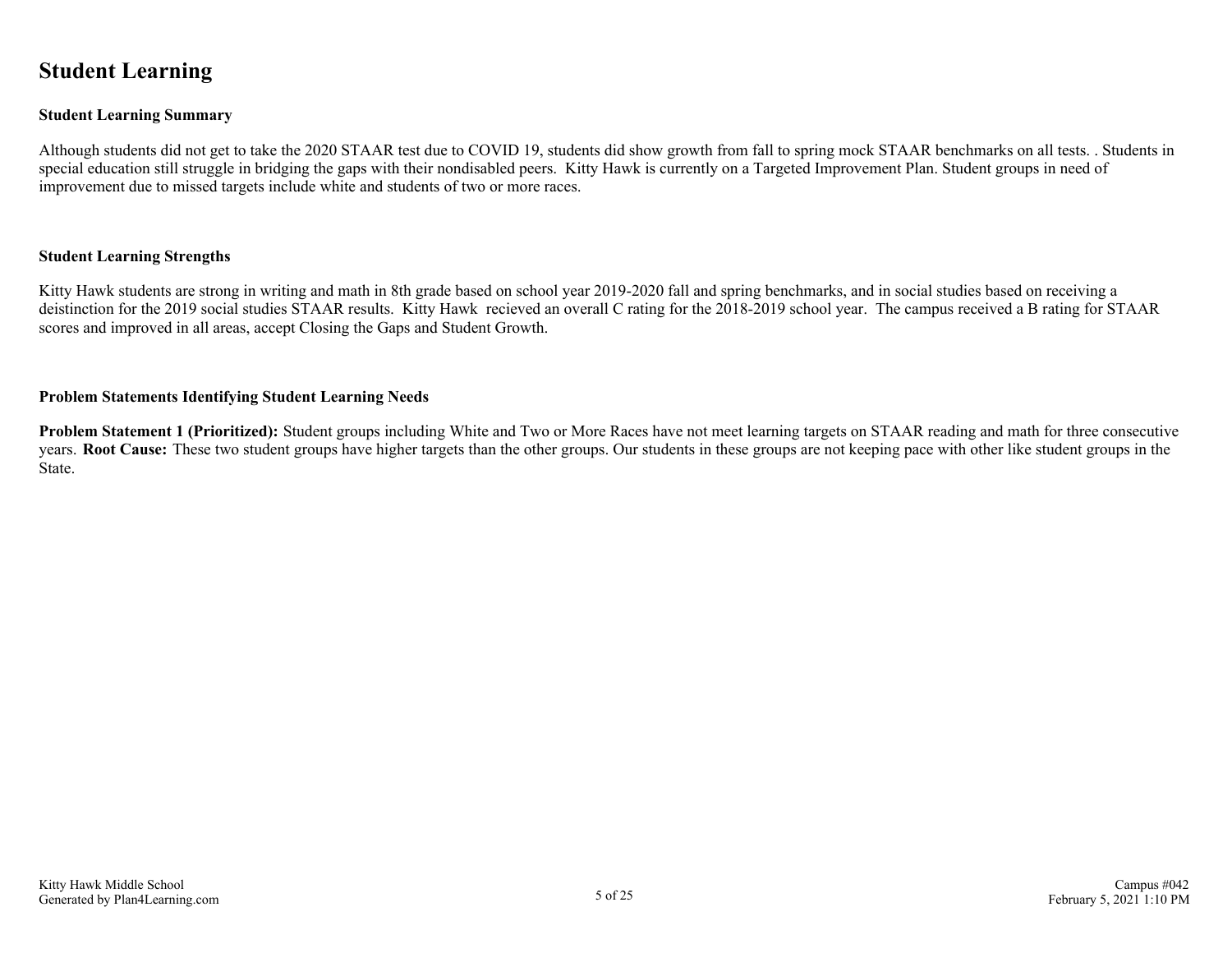### <span id="page-5-0"></span>**School Processes & Programs**

#### **School Processes & Programs Summary**

At KHMS, core teachers share a common planning time by content and grade level allowing for collaborative planning and data analysis. New teachers are supported through teacher mentoring programs. The campus has suffiecient computers to accomodate eight classes at the same time, not including individual department technology. All teachers have computers in their classrooms. Content department oversight is divided amoung administrators for curriculum and instructional supervision and coaching. Monthly PLCs are held to assist in data disaggregation and collaborative planning. Monthly mini-professional development sessions are mandated for all teachers on growth plans, new teachers and open to any other teacher wishing to attend.

#### **School Processes & Programs Strengths**

Students are supported through Special Educaiton, 504, and RTI, and given supports and accommodations to help ensure academic success. Students have several organizations available to them including band, orchestra, choir, Skills USA, STALL academic cometitions, athletics, and numerous clubs. Tutoring is offered one morning and one afternoon per week, along with lunch tutoring sessions given by some teachers.

#### **Problem Statements Identifying School Processes & Programs Needs**

**Problem Statement 1:** Special education co-teach teams are often not implemented correctly **Root Cause:** Special education co-teachers often do not have the same planning period as their general education co-teachers.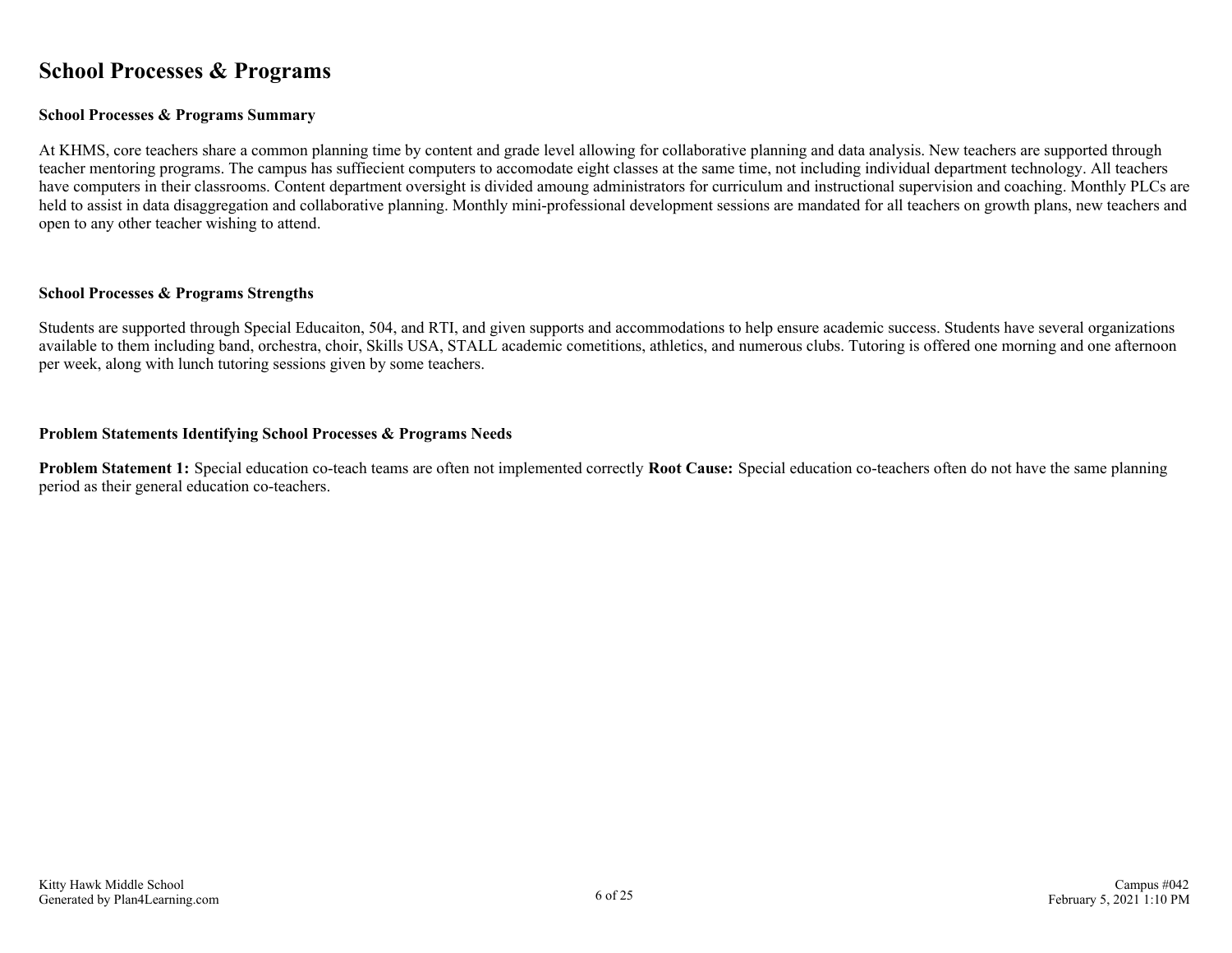### <span id="page-6-0"></span>**Perceptions**

#### **Perceptions Summary**

Kitty Hawk Middle School has a long-standing tradition of Kitty Hawk Pride. There is a strong connection between the school and the community. As a campus, KHMS recieves several transfer requests each year, especially from JISD staff members living out to the distirct. Kitty Hawk students excel in academics as well as fine arts, sports, and career and technology competitions. However, there is a perception from parents that there is a lack of control in discipline. Parents feel that students do not respect adults or each other.

#### **Perceptions Strengths**

The staff works consistently to improve student behaviors through guidance and counseling, Flight Time kindness activities, and incentives for random acts of kindness. We offer a diverse group of clubs so that students can find a place where they feel they belong. There are numerous opportunities for student extracurricular activities with high student participation and parental support of sports and extracurricular activities. The teachers take pride in their work and are driven to achieve student success. Kitty Hawk works to hold high standards for behavior and academics. Students are consistanty held to the Judson ISD Code of Conduct. There is a strong tradition of pride in the school with a large alumni population. PBIS has been implemented beginning in the 2019-2020 school year.

#### **Problem Statements Identifying Perceptions Needs**

**Problem Statement 1:** There is a perception that there are numerous student fights at Kitty Hawk, although fighting and physical aggression only accounted for less than 10% of the referrals during the 2019-2020 sy. **Root Cause:** Much of the negative perceptions regarding behavior come from negative posts on social media.

**Problem Statement 2:** Students do not feel completely safe and secure at Kitty Hawk **Root Cause:** The open campus concept along with recent school shootings cause students to focus on the possibility of violence on their own campus.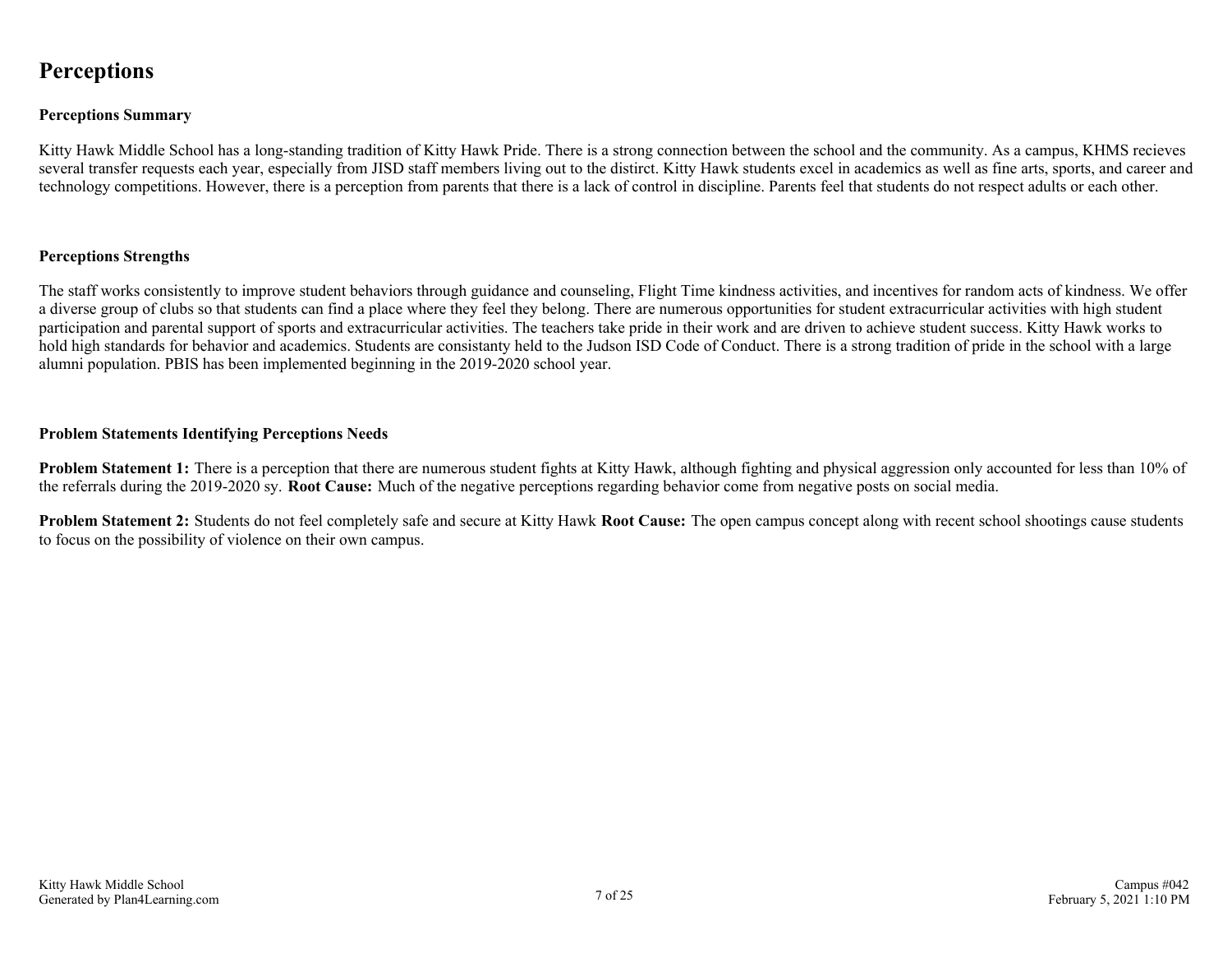# **Priority Problem Statements**

<span id="page-7-0"></span>**Problem Statement 1**: Student groups including White and Two or More Races have not meet learning targets on STAAR reading and math for three consecutive years. **Root Cause 1**: These two student groups have higher targets than the other groups. Our students in these groups are not keeping pace with other like student groups in the State. **Problem Statement 1 Areas**: Student Learning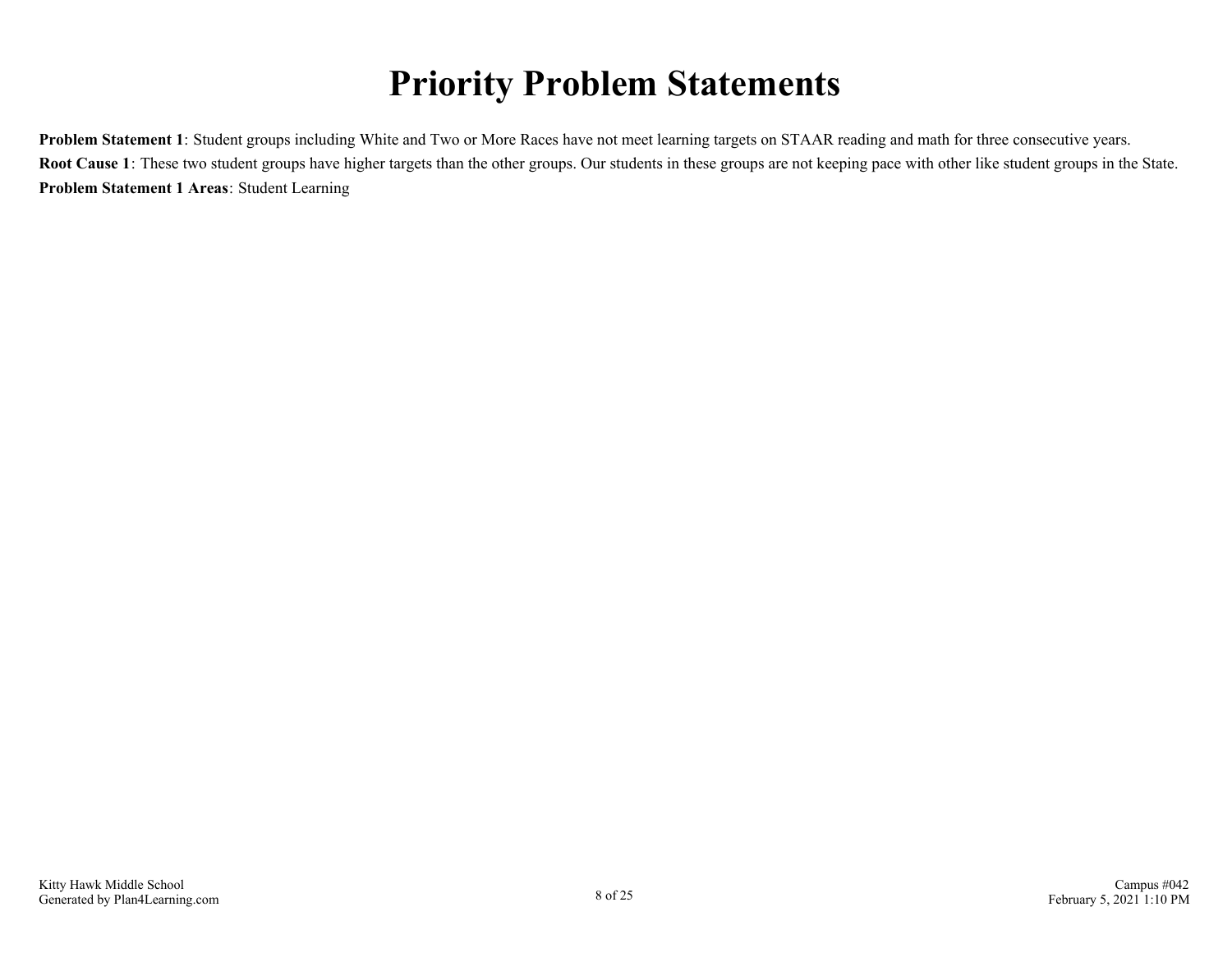## **Goals**

<span id="page-8-0"></span>Goal 1: To meet or exceed Texas Education Agency standards on STAAR and prepare students for higher education and workforce readiness

**Performance Objective 1:** Increase Mastery level on 2021 STAAR Reading test by  $\neq$  2% points in all grade levels.

**Evaluation Data Sources:** 2021 STAAR Reading test

| <b>Strategy 1:</b> Continue implementation of Readers Workshop with fidelity across grade levels                                                                                                                   | <b>Formative Reviews</b> |                          |            |
|--------------------------------------------------------------------------------------------------------------------------------------------------------------------------------------------------------------------|--------------------------|--------------------------|------------|
| Strategy's Expected Result/Impact: 6th Performance @ Masters 18%                                                                                                                                                   | <b>Nov</b>               | Feb                      | May        |
| 7th Performance @ Masters 31%<br>8th Grade Performance @ Masters 30%                                                                                                                                               | 50%                      |                          |            |
| <b>Staff Responsible for Monitoring: ELAR</b><br>Administrators                                                                                                                                                    |                          |                          |            |
| Title I Schoolwide Elements: 2.4, 2.5, 2.6 - TEA Priorities: Build a foundation of reading and math - ESF Levers: Lever 4: High-<br>Quality Curriculum, Lever 5: Effective Instruction - Targeted Support Strategy |                          |                          |            |
| Strategy 2: Continue to update/improve bookroom to facilitate Reader's/Writer's Workshop Model                                                                                                                     |                          | <b>Formative Reviews</b> |            |
| Strategy's Expected Result/Impact: Increase in student reading stamina through an increase in independent reading time.                                                                                            | <b>Nov</b>               | Feb                      | <b>May</b> |
| Increase in student lexile levels                                                                                                                                                                                  |                          |                          |            |
| <b>Staff Responsible for Monitoring: ELAR Department Chair</b>                                                                                                                                                     | 0%                       |                          |            |
| Grade level leads<br>Administration                                                                                                                                                                                |                          |                          |            |
| Title I Schoolwide Elements: 2.4, 2.5, 2.6 - TEA Priorities: Build a foundation of reading and math - ESF Levers: Lever 4: High-<br>Quality Curriculum, Lever 5: Effective Instruction - Targeted Support Strategy |                          |                          |            |
| Strategy 3: Continue ongoing professional development on Reader's and Writer's workshop model to support ELAR block in 6th and 7th                                                                                 |                          | <b>Formative Reviews</b> |            |
| and ELAR in 8th.                                                                                                                                                                                                   | <b>Nov</b>               | Feb                      | <b>May</b> |
| Strategy's Expected Result/Impact: Increase in teachers' effective instructional practices in reading and<br>writing                                                                                               | 10%                      |                          |            |
| <b>Staff Responsible for Monitoring: Administrators</b>                                                                                                                                                            |                          |                          |            |
| Title I Schoolwide Elements: 2.4, 2.5, 2.6 - TEA Priorities: Build a foundation of reading and math - ESF Levers: Lever 4: High-<br>Quality Curriculum, Lever 5: Effective Instruction - Targeted Support Strategy |                          |                          |            |
| Problem Statements: Student Learning 1                                                                                                                                                                             |                          |                          |            |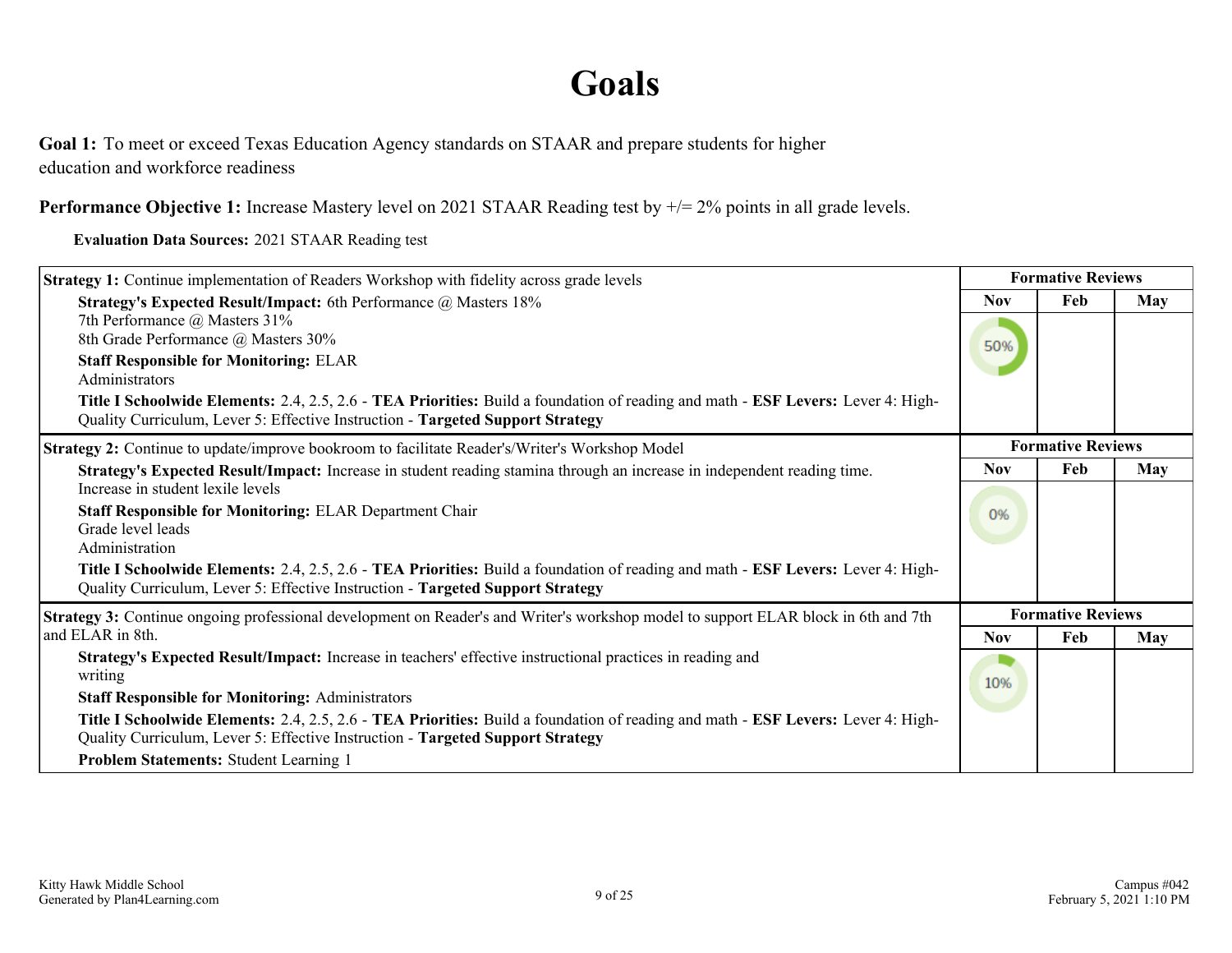| <b>Strategy 4: Introduce Blended Learning.</b>                                                                                                                                                                                                            |            | <b>Formative Reviews</b> |     |
|-----------------------------------------------------------------------------------------------------------------------------------------------------------------------------------------------------------------------------------------------------------|------------|--------------------------|-----|
| Strategy's Expected Result/Impact: Increase in individual student participation as evidenced by individual student grades; increase in<br>2021 STAAR reading scores compared to 2019.                                                                     | <b>Nov</b> | Feb                      | May |
| <b>Staff Responsible for Monitoring: Administrators</b><br>teachers                                                                                                                                                                                       | 55%        |                          |     |
| Title I Schoolwide Elements: 2.4, 2.6 - TEA Priorities: Build a foundation of reading and math - ESF Levers: Lever 2: Effective,<br>Well-Supported Teachers, Lever 4: High-Quality Curriculum, Lever 5: Effective Instruction - Targeted Support Strategy |            |                          |     |
| Discontinue<br>Continue/Modify<br>Accomplished<br>No Progress<br>100%                                                                                                                                                                                     |            |                          |     |

### **Performance Objective 1 Problem Statements:**

**Student Learning**

**Problem Statement 1**: Student groups including White and Two or More Races have not meet learning targets on STAAR reading and math for three consecutive years. **Root Cause**: These two student groups have higher targets than the other groups. Our students in these groups are not keeping pace with other like student groups in the State.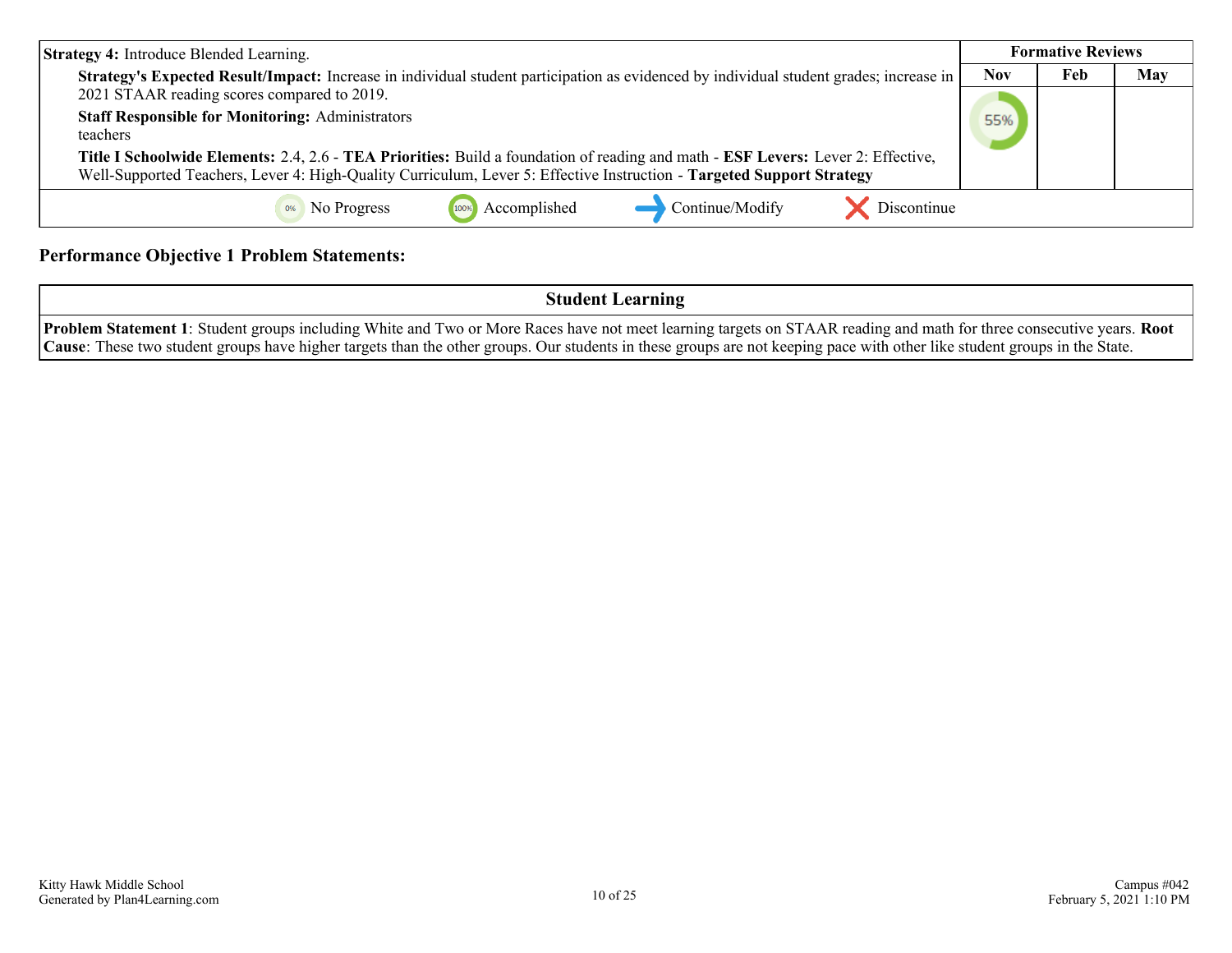### **Performance Objective 2:** Increase Mastery level on 2021 Math STAAR test by  $\pm$ /=2% points in all grade levels.

**Evaluation Data Sources:** 2021 STAAR math test

| <b>Strategy 1:</b> Introduce Blended Learning.                                                                                                                                                                                                            |            | <b>Formative Reviews</b> |     |
|-----------------------------------------------------------------------------------------------------------------------------------------------------------------------------------------------------------------------------------------------------------|------------|--------------------------|-----|
| Strategy's Expected Result/Impact: Increase in individual student participation as evidenced by individual student grades; increase in                                                                                                                    | <b>Nov</b> | Feb                      | May |
| 2021 STAAR math scores compared to 2019.<br><b>Staff Responsible for Monitoring: Administrators</b><br>teachers                                                                                                                                           | 55%        |                          |     |
| Title I Schoolwide Elements: 2.4, 2.6 - TEA Priorities: Build a foundation of reading and math - ESF Levers: Lever 2: Effective,<br>Well-Supported Teachers, Lever 4: High-Quality Curriculum, Lever 5: Effective Instruction - Targeted Support Strategy |            |                          |     |
| <b>Strategy 2:</b> Daily spiraling of previously taught Math TEKS to ensure retention and mastery of objectives.                                                                                                                                          |            | <b>Formative Reviews</b> |     |
| Strategy's Expected Result/Impact: 6th Performance @ Masters 19%                                                                                                                                                                                          | <b>Nov</b> | Feb                      | May |
| 7th Performance @ Masters 9%                                                                                                                                                                                                                              |            |                          |     |
| 8th Grade Performance @ Masters 26%<br><b>Staff Responsible for Monitoring: all math teachers</b>                                                                                                                                                         | 50%        |                          |     |
| administration                                                                                                                                                                                                                                            |            |                          |     |
| Title I Schoolwide Elements: 2.4, 2.5, 2.6 - TEA Priorities: Build a foundation of reading and math - ESF Levers: Lever 4: High-<br>Quality Curriculum, Lever 5: Effective Instruction - Targeted Support Strategy                                        |            |                          |     |
| Strategy 3: Implement the use of technology such as, but not limited to, Imagine Math (a web-based learning system) to quickly and                                                                                                                        |            | <b>Formative Reviews</b> |     |
| accurately identify the level of content mastery and offer individualized lessons and interventions to struggling and at-risk RtI Tier II and III                                                                                                         | <b>Nov</b> | Feb                      | May |
| students.                                                                                                                                                                                                                                                 |            |                          |     |
| Strategy's Expected Result/Impact: increase in math STAAR scores for at-risk students                                                                                                                                                                     | 50%        |                          |     |
| <b>Staff Responsible for Monitoring: Administrators</b><br>RTI math teachers                                                                                                                                                                              |            |                          |     |
| Title I Schoolwide Elements: 2.4, 2.5, 2.6 - TEA Priorities: Build a foundation of reading and math - ESF Levers: Lever 4: High-<br>Quality Curriculum, Lever 5: Effective Instruction - Targeted Support Strategy                                        |            |                          |     |
| Accomplished<br>Continue/Modify<br>No Progress<br>Discontinue<br>100%                                                                                                                                                                                     |            |                          |     |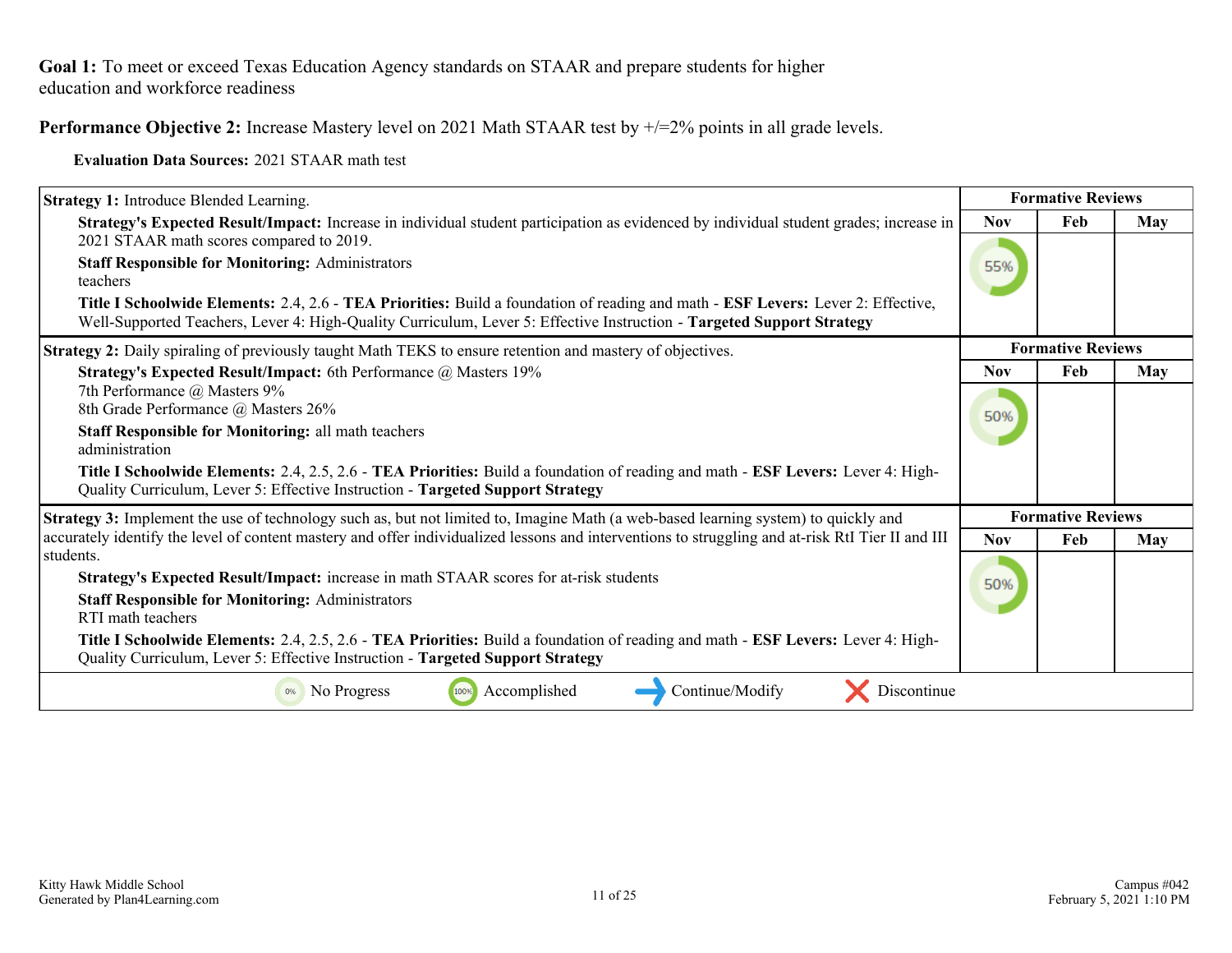**Performance Objective 3:** Increase Mastery level on 2021 STAAR Science test by  $\neq$  2% points in all grade levels.

**Evaluation Data Sources:** 2021 STAAR science test

| <b>Strategy 1:</b> Expository science journal entry reflections to make connections & demonstrate mastery                                                                                                                                                 | <b>Formative Reviews</b> |                          |            |
|-----------------------------------------------------------------------------------------------------------------------------------------------------------------------------------------------------------------------------------------------------------|--------------------------|--------------------------|------------|
| Strategy's Expected Result/Impact: Increase in depth in skill mastery/application of skills for Science TEKS in 6th & 7th Grade<br>8th Grade Performance @ Masters 31%                                                                                    | <b>Nov</b>               | Feb                      | <b>May</b> |
| <b>Staff Responsible for Monitoring: Science teachers</b><br>Administrators<br>Title I Schoolwide Elements: 2.4, 2.5, 2.6 - ESF Levers: Lever 4: High-Quality Curriculum, Lever 5: Effective Instruction                                                  | 50%                      |                          |            |
| <b>Strategy 2:</b> Daily spiraling of previously taught concepts to include TEKS from previous grade levels.                                                                                                                                              |                          | <b>Formative Reviews</b> |            |
| Strategy's Expected Result/Impact: Increase in depth in skill mastery/application of skills for                                                                                                                                                           | <b>Nov</b>               | Feb                      | <b>May</b> |
| Science TEKS in 6th & 7th Grade<br>8th Grade Performance @ Masters 31%                                                                                                                                                                                    | 50%                      |                          |            |
| <b>Staff Responsible for Monitoring: Science teachers</b><br>Administrators                                                                                                                                                                               |                          |                          |            |
| Title I Schoolwide Elements: 2.4, 2.5, 2.6 - ESF Levers: Lever 4: High-Quality Curriculum, Lever 5: Effective Instruction                                                                                                                                 |                          |                          |            |
| <b>Strategy 3: Introduce Blended Learning.</b>                                                                                                                                                                                                            |                          | <b>Formative Reviews</b> |            |
| Strategy's Expected Result/Impact: Increase in individual student participation as evidenced by individual student grades; increase in<br>2021 STAAR science scores compared to 2019.                                                                     | <b>Nov</b>               | Feb                      | May        |
| <b>Staff Responsible for Monitoring: Administrators</b><br>teachers                                                                                                                                                                                       | 55%                      |                          |            |
| Title I Schoolwide Elements: 2.4, 2.6 - TEA Priorities: Build a foundation of reading and math - ESF Levers: Lever 2: Effective,<br>Well-Supported Teachers, Lever 4: High-Quality Curriculum, Lever 5: Effective Instruction - Targeted Support Strategy |                          |                          |            |
| Accomplished<br>Continue/Modify<br>Discontinue<br>No Progress<br>100%<br>0%                                                                                                                                                                               |                          |                          |            |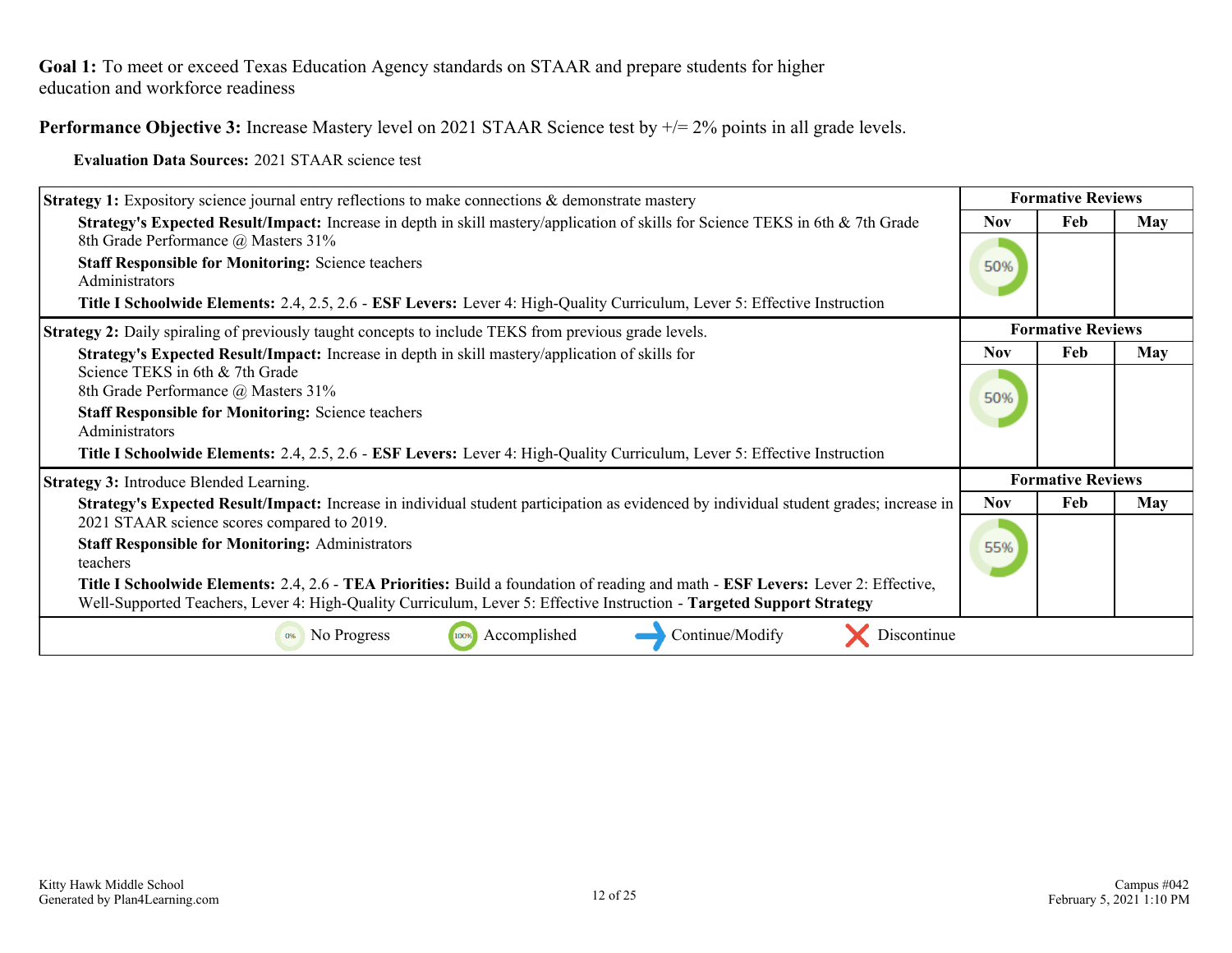**Performance Objective 4:** Increase Mastery level on 2021 STAAR Social Studies test by +/= 2% points in all grade levels

**Evaluation Data Sources:** Social Studies Mock STAAR test; 2021 STAAR social studies test.

| <b>Strategy 1:</b> Daily spiraling of previously taught TEKS to include prior grade level TEKS to make connections.                                                                                                                                       | <b>Formative Reviews</b> |                          |     |
|-----------------------------------------------------------------------------------------------------------------------------------------------------------------------------------------------------------------------------------------------------------|--------------------------|--------------------------|-----|
| Strategy's Expected Result/Impact: Increase in depth in skill mastery/application of skills for                                                                                                                                                           | <b>Nov</b>               | Feb                      | May |
| Science TEKS in 6th & 7th Grade                                                                                                                                                                                                                           |                          |                          |     |
| Social Studies<br>8th Grade Performance @ Masters 32%                                                                                                                                                                                                     | 50%                      |                          |     |
| <b>Staff Responsible for Monitoring: Social Studies</b>                                                                                                                                                                                                   |                          |                          |     |
| Teachers                                                                                                                                                                                                                                                  |                          |                          |     |
| Administrators                                                                                                                                                                                                                                            |                          |                          |     |
| Title I Schoolwide Elements: 2.4, 2.5, 2.6 - ESF Levers: Lever 4: High-Quality Curriculum, Lever 5: Effective Instruction                                                                                                                                 |                          |                          |     |
| <b>Strategy 2:</b> Utilize content specific vocabulary across grade levels                                                                                                                                                                                |                          | <b>Formative Reviews</b> |     |
| Strategy's Expected Result/Impact: Increase in depth in skill mastery/application of skills for Social Studies TEKS in 6th & 7th                                                                                                                          | <b>Nov</b>               | Feb                      | May |
| Grade                                                                                                                                                                                                                                                     |                          |                          |     |
| Social Studies 8th Grade Performance @ Masters 32%                                                                                                                                                                                                        | 55%                      |                          |     |
| <b>Staff Responsible for Monitoring: Social Studies Teachers</b><br>Administrators                                                                                                                                                                        |                          |                          |     |
| Title I Schoolwide Elements: 2.4, 2.5, 2.6 - ESF Levers: Lever 4: High-Quality Curriculum, Lever 5: Effective Instruction                                                                                                                                 |                          |                          |     |
| <b>Strategy 3: Introduce Blended Learning.</b>                                                                                                                                                                                                            |                          | <b>Formative Reviews</b> |     |
| Strategy's Expected Result/Impact: Increase in individual student participation as evidenced by individual student grades; increase in                                                                                                                    | <b>Nov</b>               | Feb                      | May |
| 2021 STAAR social studies scores compared to 2019.                                                                                                                                                                                                        |                          |                          |     |
| <b>Staff Responsible for Monitoring: Administrators</b><br>teachers                                                                                                                                                                                       | 55%                      |                          |     |
| Title I Schoolwide Elements: 2.4, 2.6 - TEA Priorities: Build a foundation of reading and math - ESF Levers: Lever 2: Effective,<br>Well-Supported Teachers, Lever 4: High-Quality Curriculum, Lever 5: Effective Instruction - Targeted Support Strategy |                          |                          |     |
| Continue/Modify<br>Discontinue<br>Accomplished<br>No Progress<br>100%<br>0%                                                                                                                                                                               |                          |                          |     |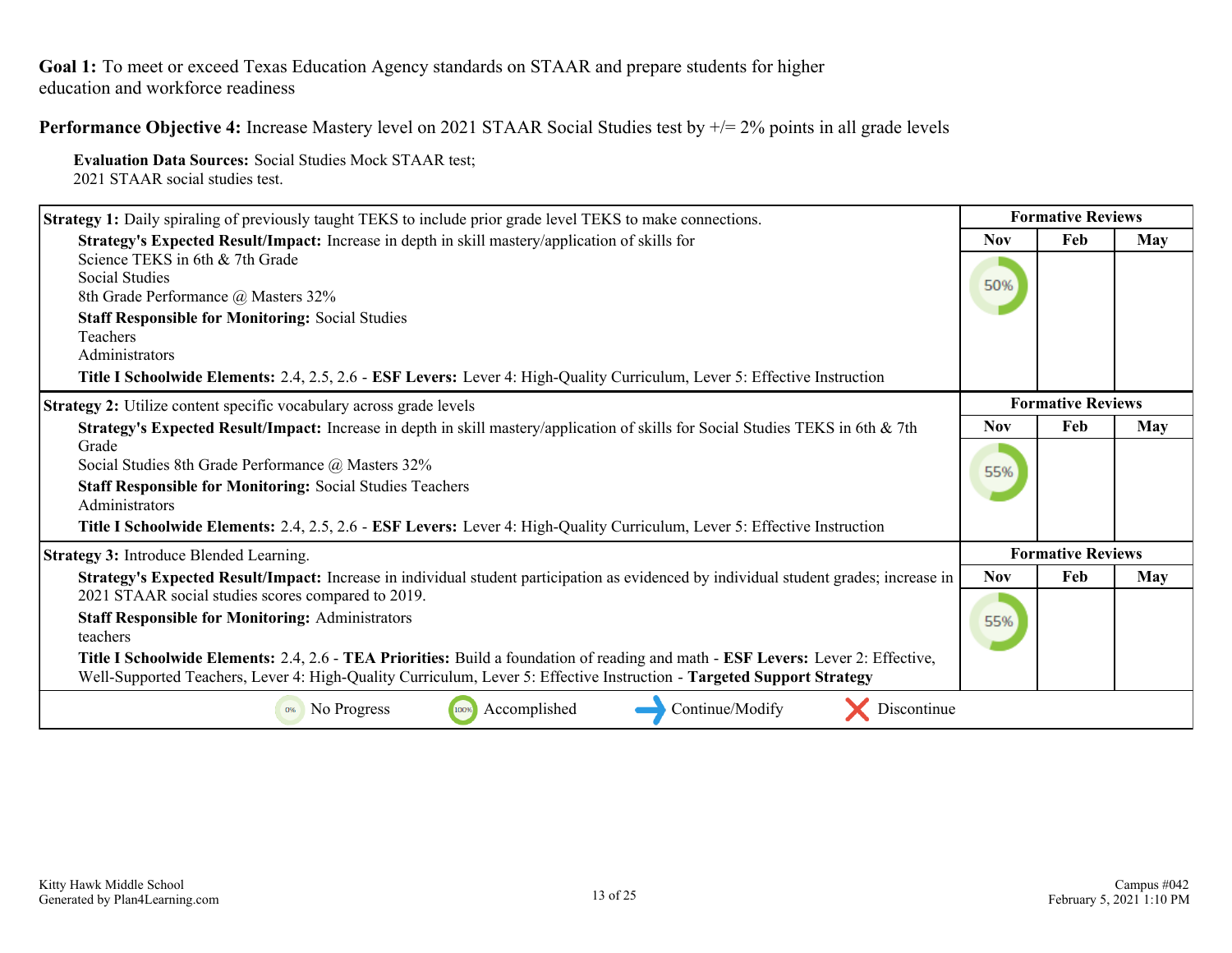**Performance Objective 5:** Increase Mastery level on 2021 STAAR writing test by  $\pm$  = 2% points.

**Evaluation Data Sources:** 2021 STAAR writing test

| <b>Strategy 1:</b> Introduce Blended Learning into all 6th grade core classrooms.                                                                                                                                                                                                                                                          | <b>Formative Reviews</b> |                          |            |
|--------------------------------------------------------------------------------------------------------------------------------------------------------------------------------------------------------------------------------------------------------------------------------------------------------------------------------------------|--------------------------|--------------------------|------------|
| Strategy's Expected Result/Impact: Increase in individual student participation as evidenced by individual student grades.                                                                                                                                                                                                                 | <b>Nov</b>               | Feb                      | May        |
| <b>Staff Responsible for Monitoring: Administrators</b><br>6th grade teachers<br>Title I Schoolwide Elements: 2.4, 2.6 - TEA Priorities: Build a foundation of reading and math - ESF Levers: Lever 2: Effective,<br>Well-Supported Teachers, Lever 4: High-Quality Curriculum, Lever 5: Effective Instruction - Targeted Support Strategy | 55%                      |                          |            |
| <b>Strategy 2:</b> Continue implementation of Writers Workshop with fidelity across grade levels                                                                                                                                                                                                                                           |                          | <b>Formative Reviews</b> |            |
| Strategy's Expected Result/Impact: Increase in student writing fluency.                                                                                                                                                                                                                                                                    | <b>Nov</b>               | Feb                      | <b>May</b> |
| <b>Staff Responsible for Monitoring: ELAR</b><br>Administrators<br>Title I Schoolwide Elements: 2.4, 2.5, 2.6 - TEA Priorities: Build a foundation of reading and math - ESF Levers: Lever 4: High-<br>Quality Curriculum, Lever 5: Effective Instruction                                                                                  | 55%                      |                          |            |
| <b>Strategy 3:</b> Continue to update/improve bookroom to facilitate Reader's/Writer's Workshop Model                                                                                                                                                                                                                                      |                          | <b>Formative Reviews</b> |            |
| Strategy's Expected Result/Impact: Increase student writing fluency and ability through exposure to literary models and mentor                                                                                                                                                                                                             | <b>Nov</b>               | Feb                      | May        |
| texts.                                                                                                                                                                                                                                                                                                                                     |                          |                          |            |
| <b>Staff Responsible for Monitoring: ELAR Department Chair</b><br>Grade level leads<br>Administration                                                                                                                                                                                                                                      | 10%                      |                          |            |
| Title I Schoolwide Elements: 2.4, 2.5, 2.6 - TEA Priorities: Build a foundation of reading and math - ESF Levers: Lever 4: High-<br>Quality Curriculum, Lever 5: Effective Instruction - Targeted Support Strategy                                                                                                                         |                          |                          |            |
| Continue/Modify<br>No Progress<br>Accomplished<br>Discontinue<br>100%                                                                                                                                                                                                                                                                      |                          |                          |            |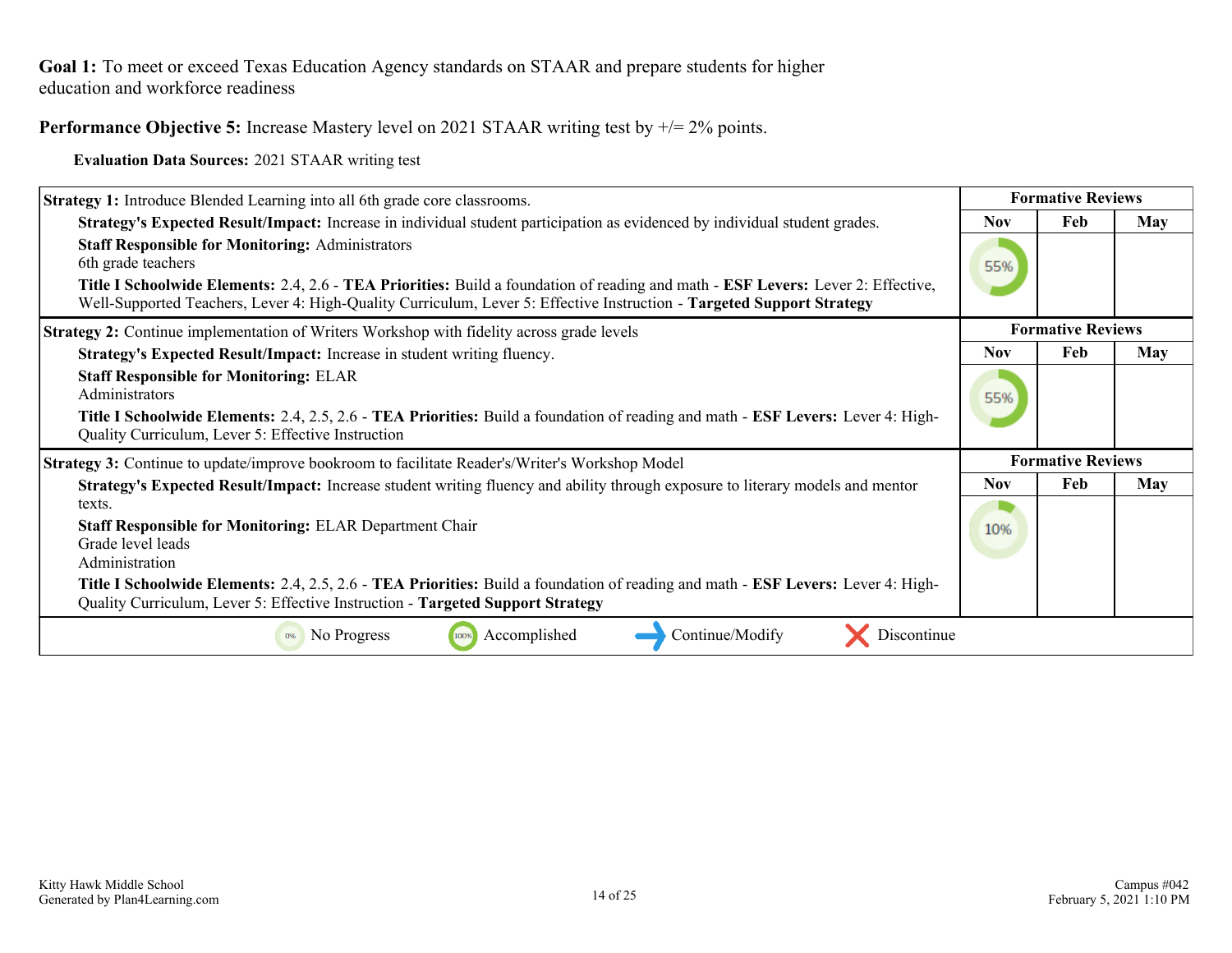<span id="page-14-0"></span>**Goal 2:** To improve communication with all stakeholders by creating additional information pathways with increasing participation

**Performance Objective 1:** Consistently provide communication between school, staff, home, and all other stakeholders.

**Evaluation Data Sources:** End of year parent and staff surveys indicate satisfaction with the school's communication at or greater than 80%. Increased participation in school events.

| <b>Strategy 1:</b> Utilize Bright Arrow alert system to disperse important information to parents and staff, including voice messages, emails, and                                                                                      |            | <b>Formative Reviews</b> |     |
|-----------------------------------------------------------------------------------------------------------------------------------------------------------------------------------------------------------------------------------------|------------|--------------------------|-----|
| text messages.                                                                                                                                                                                                                          | Nov.       | Feb                      | May |
| <b>Strategy's Expected Result/Impact:</b> Increase parent satisfaction with their students' experience at Kitty Hawk.<br><b>Staff Responsible for Monitoring: Administration</b><br><b>ESF Levers:</b> Lever 3: Positive School Culture | 50%        |                          |     |
| <b>Strategy 2:</b> Work with PTSO to create a Parent Forum Committee to give parents a platform to discuss concerns and suggestions                                                                                                     |            | <b>Formative Reviews</b> |     |
| Strategy's Expected Result/Impact: Increase parent satisfaction with their students' experience at Kitty Hawk.                                                                                                                          | <b>Nov</b> | Feb                      | May |
| <b>Staff Responsible for Monitoring: Principal</b>                                                                                                                                                                                      |            |                          |     |
| <b>ESF Levers:</b> Lever 3: Positive School Culture                                                                                                                                                                                     | 5%         |                          |     |
| <b>Strategy 3:</b> Parent communication by teacher(s) if student is failing at progress report                                                                                                                                          |            | <b>Formative Reviews</b> |     |
| Strategy's Expected Result/Impact: Increase parental involvement in grade progression                                                                                                                                                   | Nov.       | <b>Feb</b>               | May |
| <b>Staff Responsible for Monitoring: Teachers</b><br>Dept Chairs<br>Administrators<br><b>ESF Levers:</b> Lever 3: Positive School Culture                                                                                               | 45%        |                          |     |
| Continue/Modify<br>Accomplished<br>No Progress<br>Discontinue<br>100%<br>0%                                                                                                                                                             |            |                          |     |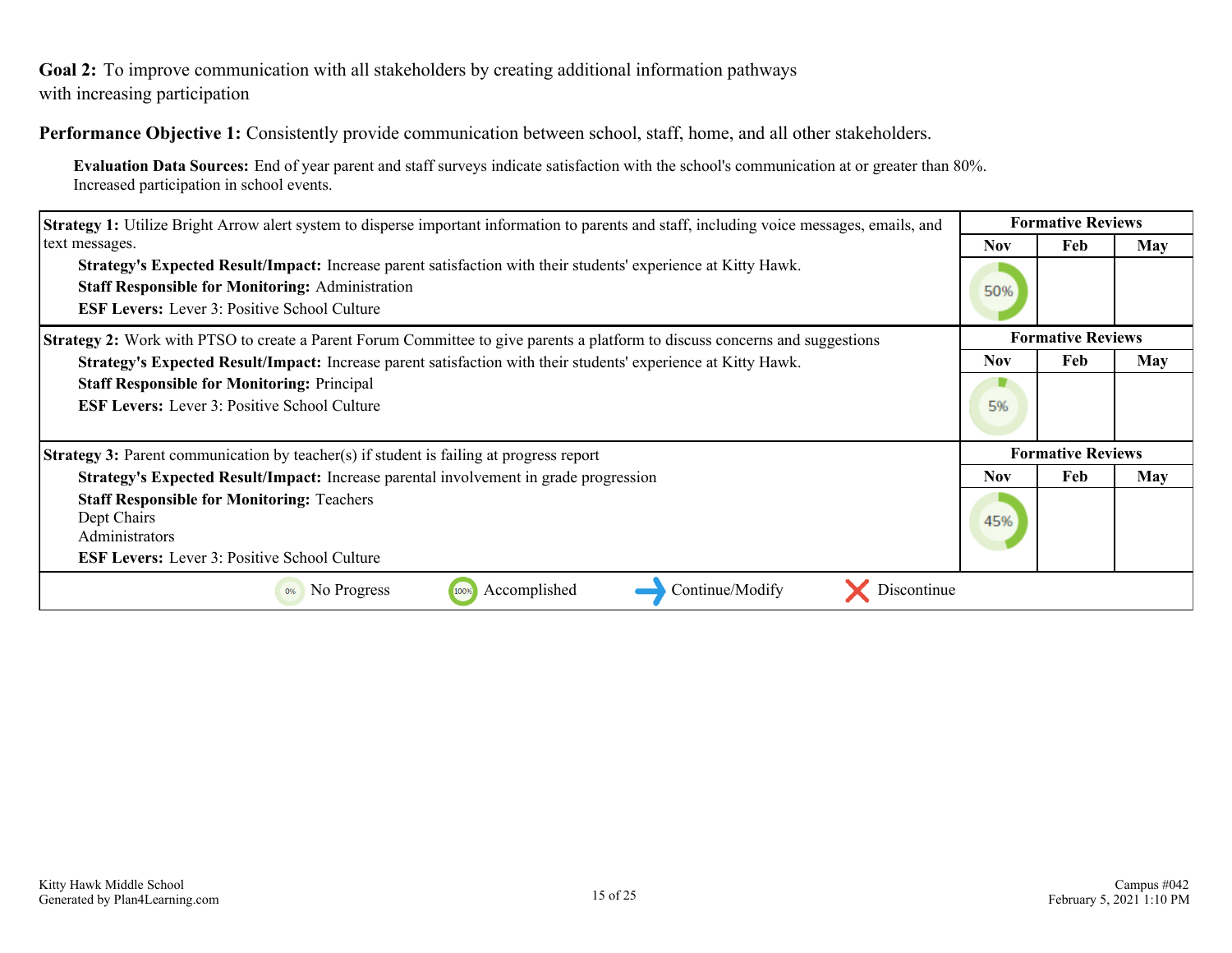<span id="page-15-0"></span>**Goal 3:** To increase employee satisfaction and retention of highly effective teachers, staff and instructional aides

**Performance Objective 1:** Help new staff/new teachers cope and excel in their first year at KHMS to achieve 100% retention rate

**Evaluation Data Sources:** Survey new teachers returning the following year to gauge satisfaction. New teacher retention rate

| <b>Strategy 1:</b> Conduct walkthroughs and provide feedback through coaching.                                                                                                                                                |            | <b>Formative Reviews</b> |            |
|-------------------------------------------------------------------------------------------------------------------------------------------------------------------------------------------------------------------------------|------------|--------------------------|------------|
| Strategy's Expected Result/Impact: Teacher growth in the area of instructional delivery and                                                                                                                                   | <b>Nov</b> | Feb                      | May        |
| student achievemen                                                                                                                                                                                                            |            |                          |            |
| <b>Staff Responsible for Monitoring: Administrators</b>                                                                                                                                                                       | 20%        |                          |            |
| TEA Priorities: Recruit, support, retain teachers and principals - ESF Levers: Lever 1: Strong School Leadership and Planning, Lever<br>2: Effective, Well-Supported Teachers, Lever 3: Positive School Culture               |            |                          |            |
| <b>Strategy 2:</b> Utilize JISD new teacher mentor program pairing every new teacher with a campus mentor.                                                                                                                    |            | <b>Formative Reviews</b> |            |
| <b>Strategy's Expected Result/Impact:</b> New teacher retention                                                                                                                                                               | <b>Nov</b> | Feb                      | <b>May</b> |
| <b>Staff Responsible for Monitoring: Administration</b><br>Campus Lead Mentor                                                                                                                                                 | 50%        |                          |            |
| <b>TEA Priorities:</b> Recruit, support, retain teachers and principals - <b>ESF Levers:</b> Lever 1: Strong School Leadership and Planning, Lever<br>2: Effective, Well-Supported Teachers, Lever 3: Positive School Culture |            |                          |            |
| <b>Strategy 3:</b> Monthly new teacher meetings to discuss concerns and review campus and district policies and introduce teaching                                                                                            |            | <b>Formative Reviews</b> |            |
| strategies.                                                                                                                                                                                                                   | <b>Nov</b> | Feb                      | May        |
| Strategy's Expected Result/Impact: Increase in teacher skill levels in the areas of instruction<br>and classroom management                                                                                                   | 50%        |                          |            |
| <b>Staff Responsible for Monitoring: Administration</b>                                                                                                                                                                       |            |                          |            |
| Dept Chairs                                                                                                                                                                                                                   |            |                          |            |
| <b>TEA Priorities:</b> Recruit, support, retain teachers and principals - <b>ESF Levers:</b> Lever 1: Strong School Leadership and Planning, Lever<br>2: Effective, Well-Supported Teachers, Lever 3: Positive School Culture |            |                          |            |
| Accomplished<br>Continue/Modify<br>No Progress<br>Discontinue<br>100%                                                                                                                                                         |            |                          |            |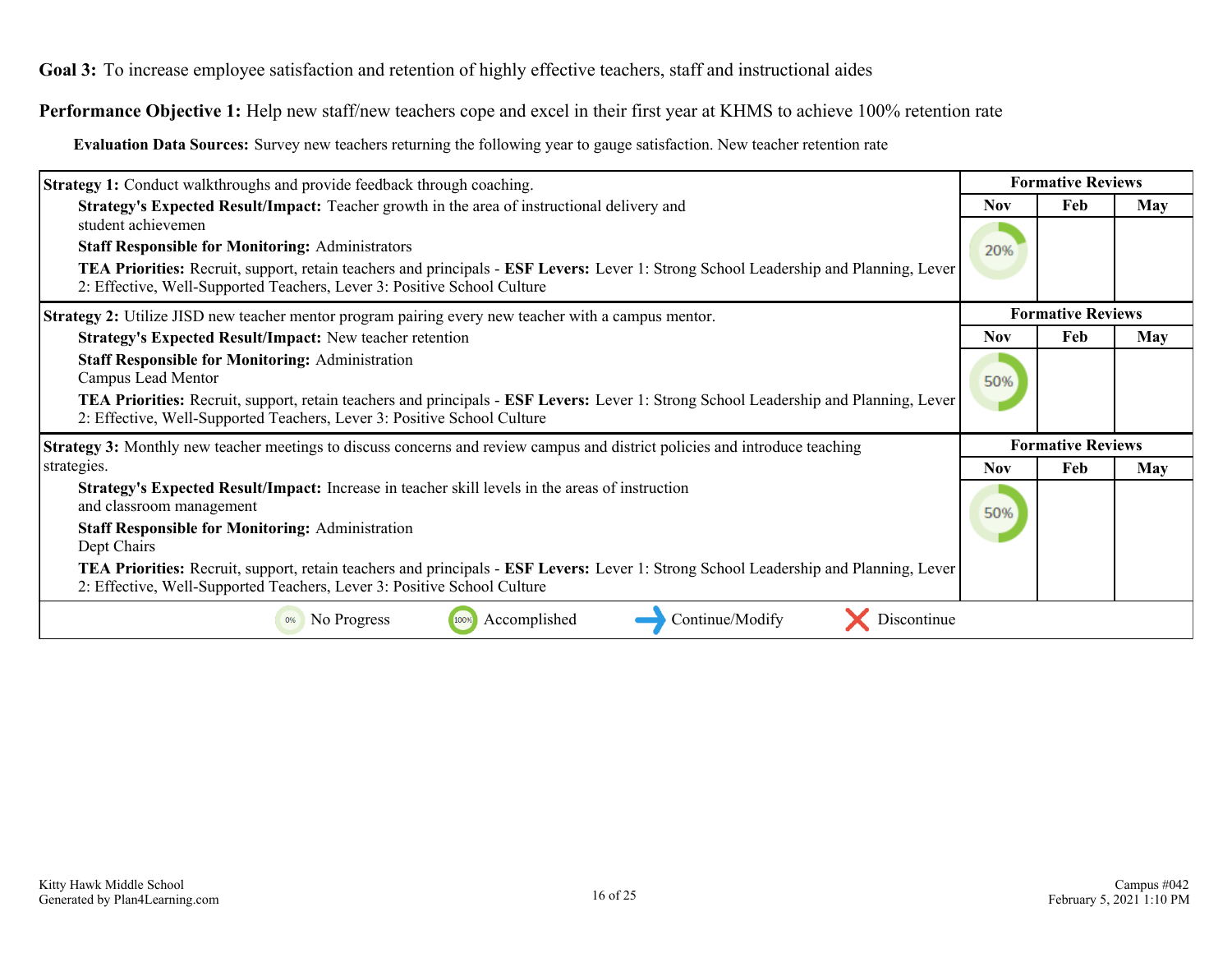**Goal 3:** To increase employee satisfaction and retention of highly effective teachers, staff and instructional aides

**Performance Objective 2:** Provide a safe working environment that is supportive and collaborative while meeting the needs of the staff as measured by increased staff retention compared to 2020-2021 SY.

**Evaluation Data Sources:** Teacher surveys, teacher retention rate

| <b>Strategy 1:</b> Provide opportunities for teacher/staff collaboration and input regarding campus operations and programs                                                                                                                                                                        | <b>Formative Reviews</b> |                          |     |
|----------------------------------------------------------------------------------------------------------------------------------------------------------------------------------------------------------------------------------------------------------------------------------------------------|--------------------------|--------------------------|-----|
| <b>Strategy's Expected Result/Impact:</b> Increase in employee satisfaction and retention                                                                                                                                                                                                          | <b>Nov</b>               | Feb                      | May |
| <b>Staff Responsible for Monitoring: Administration, Dept.</b><br><b>Chairs</b><br>TEA Priorities: Recruit, support, retain teachers and principals - ESF Levers: Lever 1: Strong School Leadership and Planning, Lever<br>2: Effective, Well-Supported Teachers, Lever 3: Positive School Culture | 50%                      |                          |     |
| <b>Strategy 2:</b> Provide links to district and outside trainings using Eduphoria, the district website and Region 20 calendars                                                                                                                                                                   |                          | <b>Formative Reviews</b> |     |
| Strategy's Expected Result/Impact: Increase in the amount of training sessions in the teachers'                                                                                                                                                                                                    | <b>Nov</b>               | Feb                      | May |
| portfolios. Increase in the number of teachers with GT and<br>ESL certificates.                                                                                                                                                                                                                    |                          |                          |     |
| <b>Staff Responsible for Monitoring: Principal, Assistant</b>                                                                                                                                                                                                                                      | 50%                      |                          |     |
| Principals                                                                                                                                                                                                                                                                                         |                          |                          |     |
| TEA Priorities: Recruit, support, retain teachers and principals - ESF Levers: Lever 1: Strong School Leadership and Planning, Lever<br>2: Effective, Well-Supported Teachers, Lever 3: Positive School Culture                                                                                    |                          |                          |     |
| Continue/Modify<br>No Progress<br>Accomplished<br>Discontinue<br>0%<br>100%                                                                                                                                                                                                                        |                          |                          |     |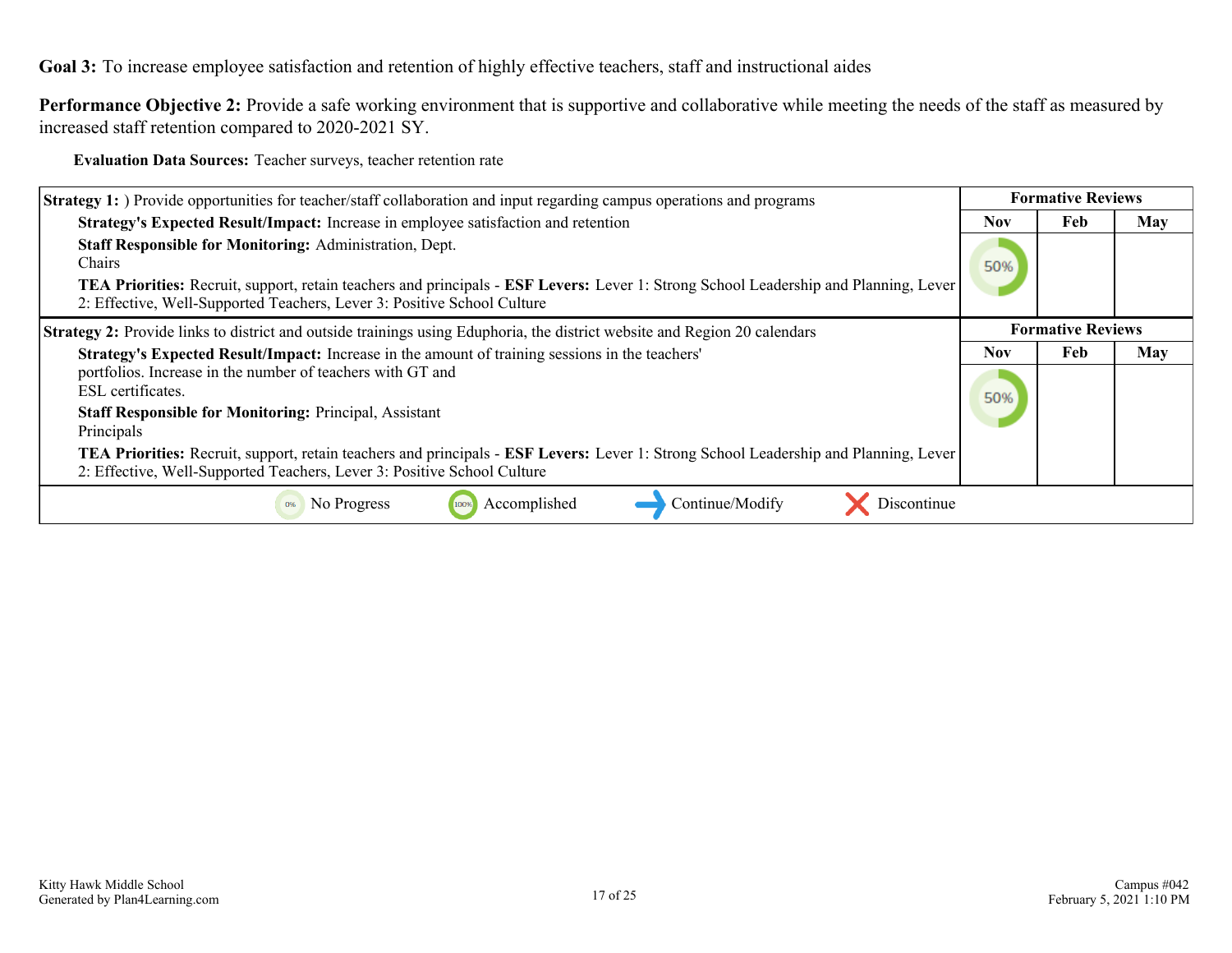**Goal 3:** To increase employee satisfaction and retention of highly effective teachers, staff and instructional aides

**Performance Objective 3:** Promote professional growth through outside and in-district trainings that would lead to a staff that is 100% GT and ESL certified to meet the varying needs of our students

**Evaluation Data Sources:** Increase in the number of teachers with GT and ESL certifications.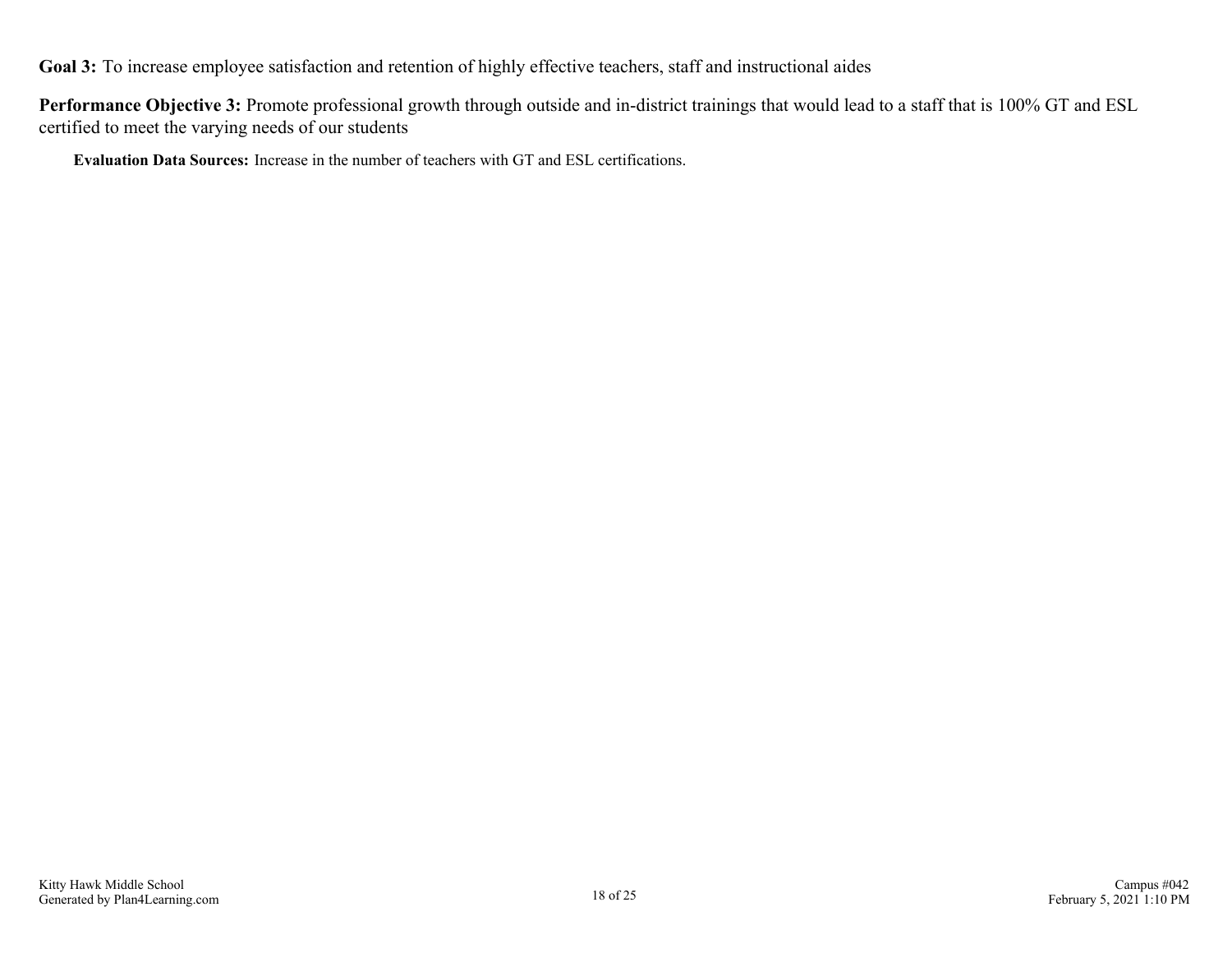<span id="page-18-0"></span>Goal 4: To spend money wisely, efficiently, and equitably by coordinating and integrating federal, state, and local funds to improve the overall learning environment

**Performance Objective 1:** Use State Compensatory Education funds to provide remediation to At-Risk students

**Evaluation Data Sources:** Increase in STAAR scores of At-Risk students as compared to 2020 STAAR scores

| <b>Strategy 1:</b> Provide extended day tutoring and Saturday camps to provide remediation and support.                                                                                                            |      | <b>Formative Reviews</b> |     |
|--------------------------------------------------------------------------------------------------------------------------------------------------------------------------------------------------------------------|------|--------------------------|-----|
| Strategy's Expected Result/Impact: increase in academic performance of at-risk student                                                                                                                             | Nov  | Feb                      | May |
| <b>Staff Responsible for Monitoring: Administrators, RTI teachers</b>                                                                                                                                              |      |                          |     |
| Title I Schoolwide Elements: 2.4, 2.5, 2.6 - TEA Priorities: Build a foundation of reading and math - ESF Levers: Lever 4: High-<br>Quality Curriculum, Lever 5: Effective Instruction - Targeted Support Strategy | 100% |                          |     |
| <b>Strategy 2:</b> Provide materials and technology licenses for at-risk students for remediation in reading and math.                                                                                             |      | <b>Formative Reviews</b> |     |
| Strategy's Expected Result/Impact: increase in academic achievement of at-risk students                                                                                                                            | Nov. | Feb                      | May |
| <b>Staff Responsible for Monitoring: Administrators</b><br>Comp Ed teachers                                                                                                                                        | 55%  |                          |     |
| Title I Schoolwide Elements: 2.4, 2.5, 2.6 - TEA Priorities: Build a foundation of reading and math - ESF Levers: Lever 4: High-<br>Quality Curriculum, Lever 5: Effective Instruction - Targeted Support Strategy |      |                          |     |
| Accomplished<br>Continue/Modify<br>Discontinue<br>No Progress<br>100%                                                                                                                                              |      |                          |     |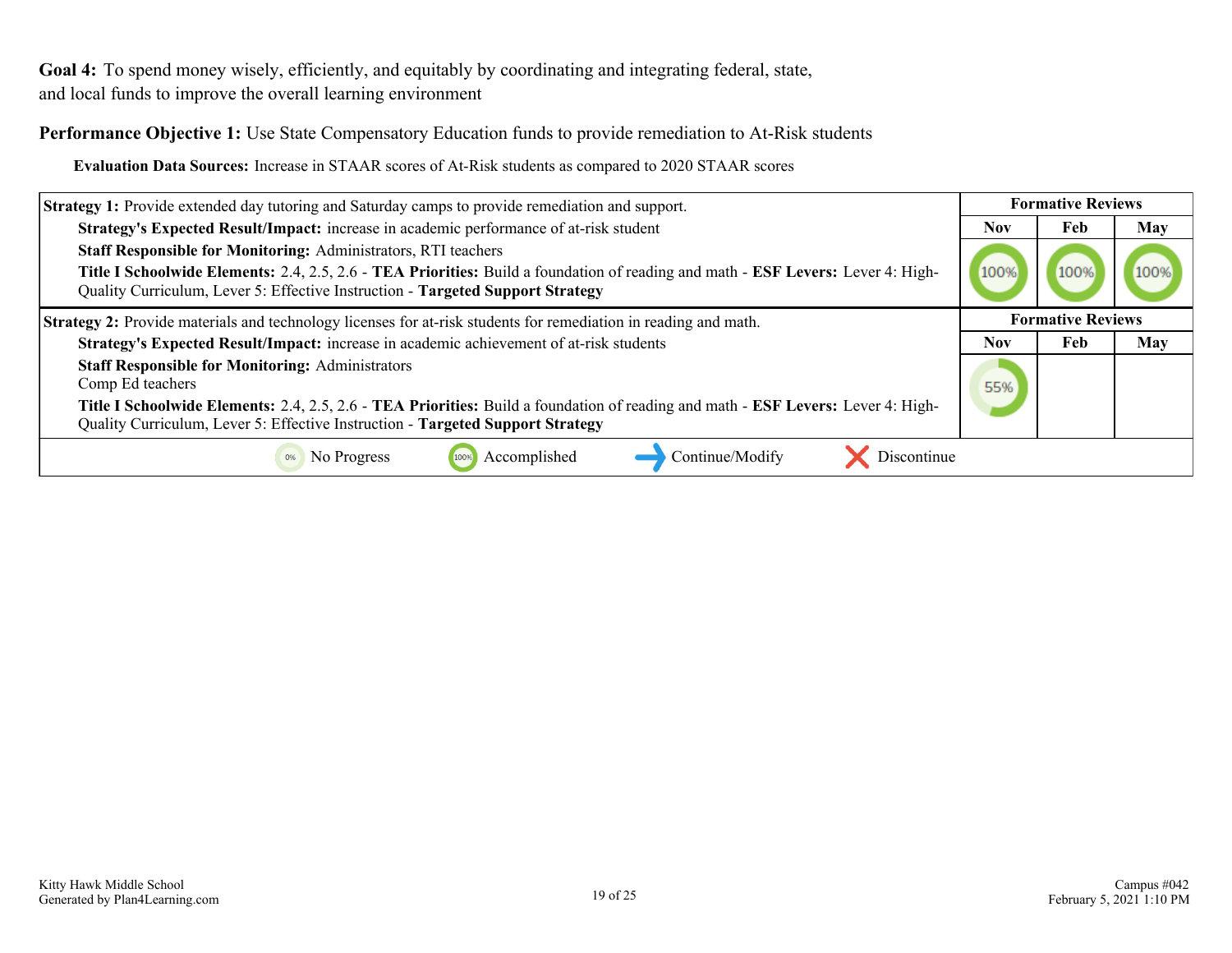Goal 4: To spend money wisely, efficiently, and equitably by coordinating and integrating federal, state, and local funds to improve the overall learning environment

**Performance Objective 2:** Provide professional development to teachers and staff working with At-Risk students.

**Evaluation Data Sources:** Increases in At-Risk students' STAAR scores and grades, and decreases in the number of discipline referrals written on At-Risk students.

| <b>Strategy 1:</b> Provide professional development for Comp Ed funded teachers and coaches from Region Centers or other outside resources. | <b>Formative Reviews</b> |     |     |
|---------------------------------------------------------------------------------------------------------------------------------------------|--------------------------|-----|-----|
| Strategy's Expected Result/Impact: Decrease in at-risk students on the grading period failure list                                          | <b>Nov</b>               | Feb | May |
| <b>Staff Responsible for Monitoring: Principal</b>                                                                                          |                          |     |     |
| Title I Schoolwide Elements: 2.4, 2.6 - TEA Priorities: Build a foundation of reading and math - ESF Levers: Lever 2: Effective,            | 20%                      |     |     |
| Well-Supported Teachers, Lever 4: High-Quality Curriculum, Lever 5: Effective Instruction - Targeted Support Strategy                       |                          |     |     |
| Continue/Modify<br>100% Accomplished<br>Discontinue<br><sup>0%</sup> No Progress                                                            |                          |     |     |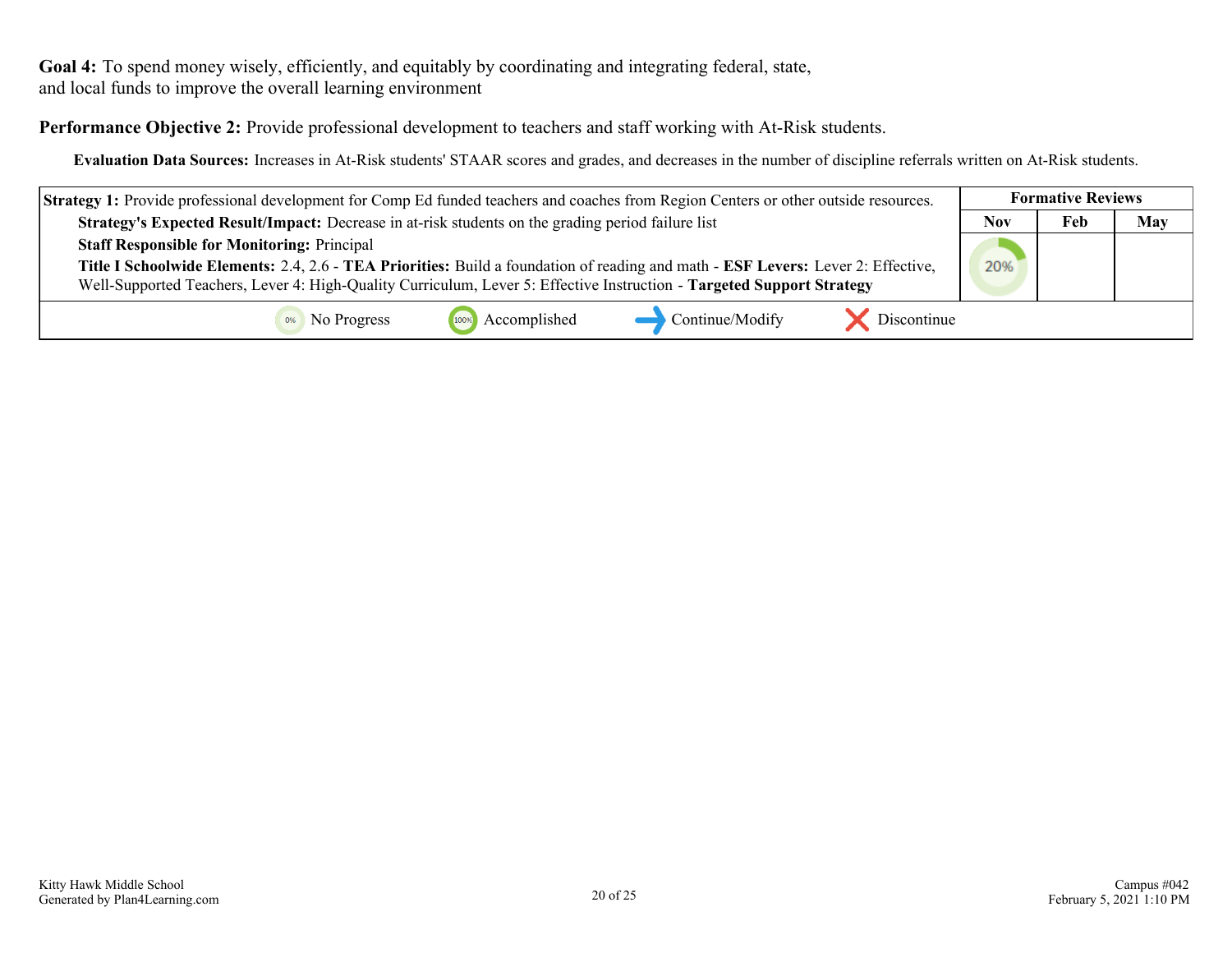### <span id="page-20-0"></span>**Performance Objective 1:** Reduce ISS, OSS, and DAEP using Campus-Wide PBIS Discipline Plan

**Evaluation Data Sources:** 20% reduction in repeat placements in ISS, OSS and DAEP in all grades as compared to 2019-2020 school year.

| <b>Strategy 1:</b> RtI Behavior Tier III students monitored by grade level Assistant Principal, RTI Instructional Coaches, and monitor       |            | <b>Formative Reviews</b> |     |  |
|----------------------------------------------------------------------------------------------------------------------------------------------|------------|--------------------------|-----|--|
| teachers (if SPED.)                                                                                                                          | <b>Nov</b> | Feb                      | May |  |
| <b>Strategy's Expected Result/Impact:</b> Tier III improve their behavior, reduce referrals, move to lower Tier, or off of RtI entirely      |            |                          |     |  |
| <b>Staff Responsible for Monitoring: Administration</b>                                                                                      | 30%        |                          |     |  |
| Title I Schoolwide Elements: 2.4, 2.5, 2.6 - ESF Levers: Lever 3: Positive School Culture                                                    |            |                          |     |  |
| <b>Strategy 2:</b> Implement Campus-Wide Discipline Action Plan created by teachers & administration using PBIS model                        |            | <b>Formative Reviews</b> |     |  |
| Strategy's Expected Result/Impact: reduction in campus referrals                                                                             | <b>Nov</b> | Feb                      | May |  |
| <b>Staff Responsible for Monitoring: Administration,</b><br>PBIS committee,<br>teachers and staff                                            | 15%        |                          |     |  |
| Title I Schoolwide Elements: 2.4, 2.5, 2.6 - ESF Levers: Lever 1: Strong School Leadership and Planning, Lever 3: Positive School<br>Culture |            |                          |     |  |
| Accomplished<br>Continue/Modify<br>No Progress<br>Discontinue<br>100%<br>0%                                                                  |            |                          |     |  |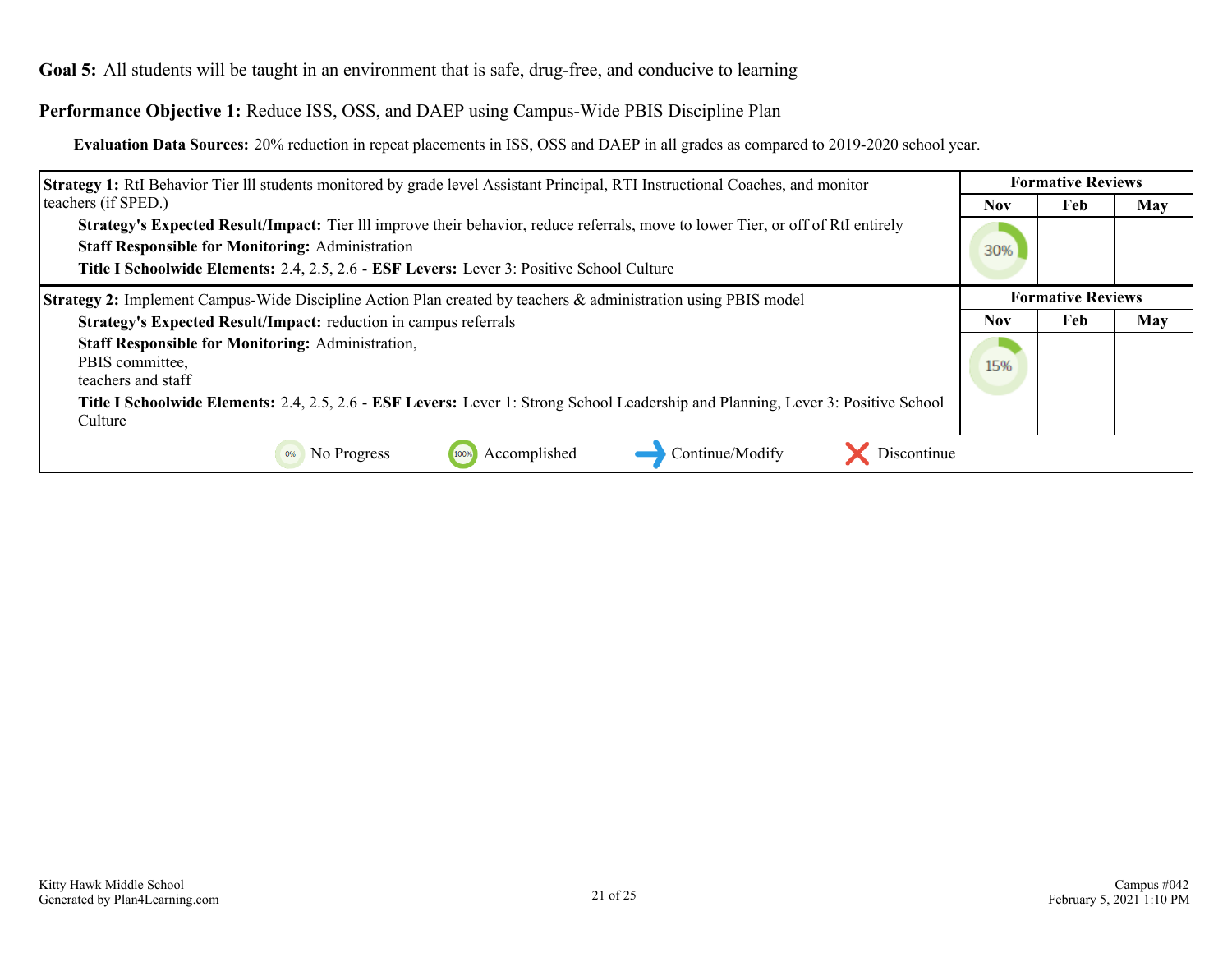**Performance Objective 2:** In cooperation with JISD Police Department K9 Unit, initiate biweekly random drug searches of campus.

**Evaluation Data Sources:** Decrease in the number of DAEP placements due to students in possession of drugs as compared to 2020-2021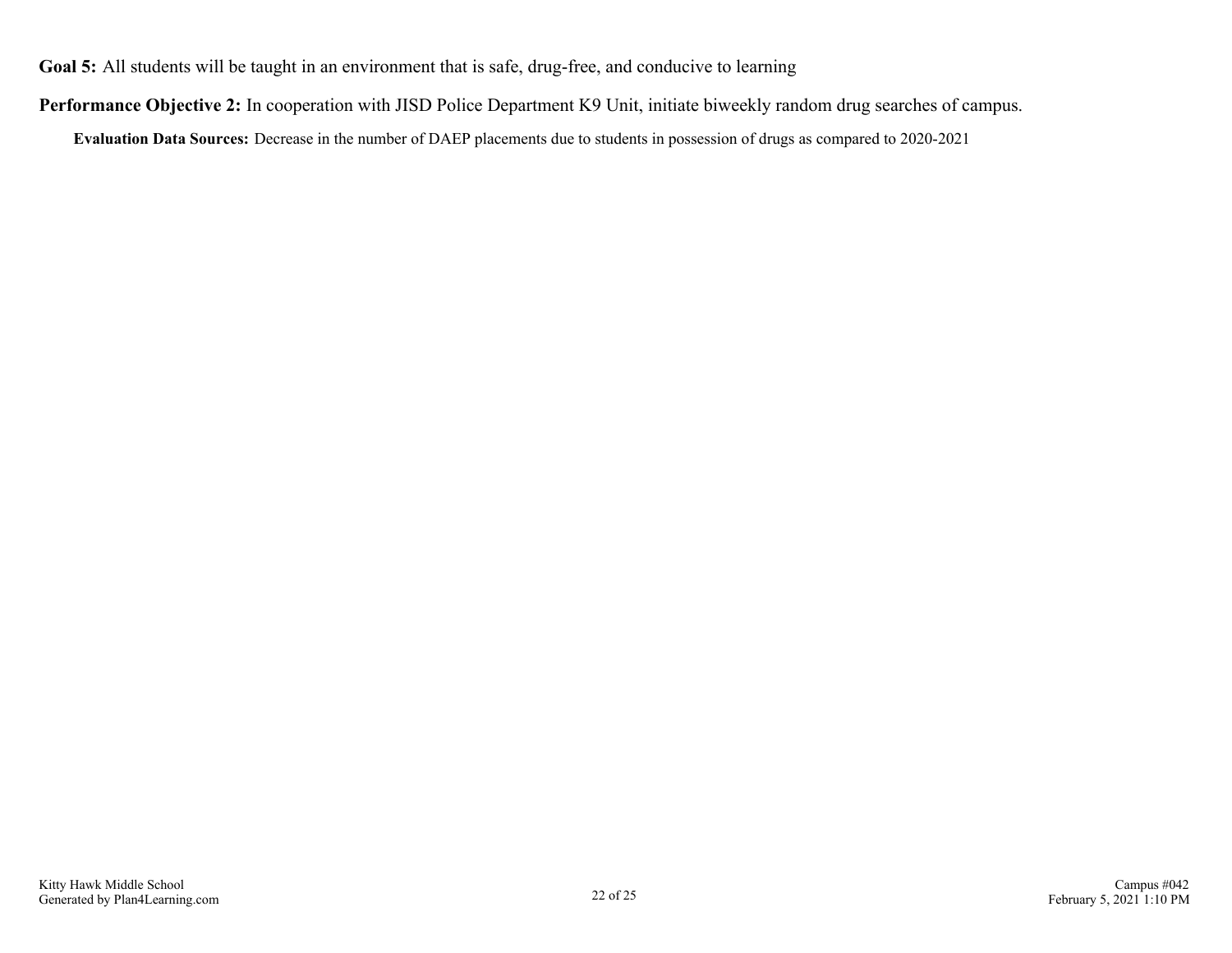**Performance Objective 3:** Identify and support students who qualify as homeless under the McKinney-Vento act

**Evaluation Data Sources:** Number of identified McKinney-Vento students.

| <b>Strategy 1:</b> Identify students who are homeless by collecting SRQs (Student Residency Questionnaires) during the registration process or          |            | <b>Formative Reviews</b> |            |  |
|---------------------------------------------------------------------------------------------------------------------------------------------------------|------------|--------------------------|------------|--|
| when a student is referred by a staff member. Immediate enrollment for students identified as homeless.                                                 | Nov        | Feb                      | <b>May</b> |  |
| Strategy's Expected Result/Impact: PEIMS homeless reports, Student Residency<br>Questionnaires (SRQ)                                                    | 50%        |                          |            |  |
| <b>Staff Responsible for Monitoring: Counselor</b><br><b>PEIMS Clerk</b>                                                                                |            |                          |            |  |
| Registrar                                                                                                                                               |            |                          |            |  |
| Administrators                                                                                                                                          |            |                          |            |  |
| Title I Schoolwide Elements: 2.4, 2.6 - ESF Levers: Lever 3: Positive School Culture                                                                    |            |                          |            |  |
| <b>Strategy 2:</b> Provide appropriate services, including supplies, meals, and transportation, to homeless students to improve                         |            | <b>Formative Reviews</b> |            |  |
| academic progress, attendance, and graduation rates.                                                                                                    | <b>Nov</b> | Feb                      | May        |  |
| Strategy's Expected Result/Impact: Academic records of homeless students, attendance records,<br>State Assessments (STAAR) results of homeless students |            |                          |            |  |
|                                                                                                                                                         |            |                          |            |  |
| <b>Staff Responsible for Monitoring: Counselors</b>                                                                                                     | 50%        |                          |            |  |
| Title I Schoolwide Elements: 2.4, 2.5, 2.6 - ESF Levers: Lever 3: Positive School Culture                                                               |            |                          |            |  |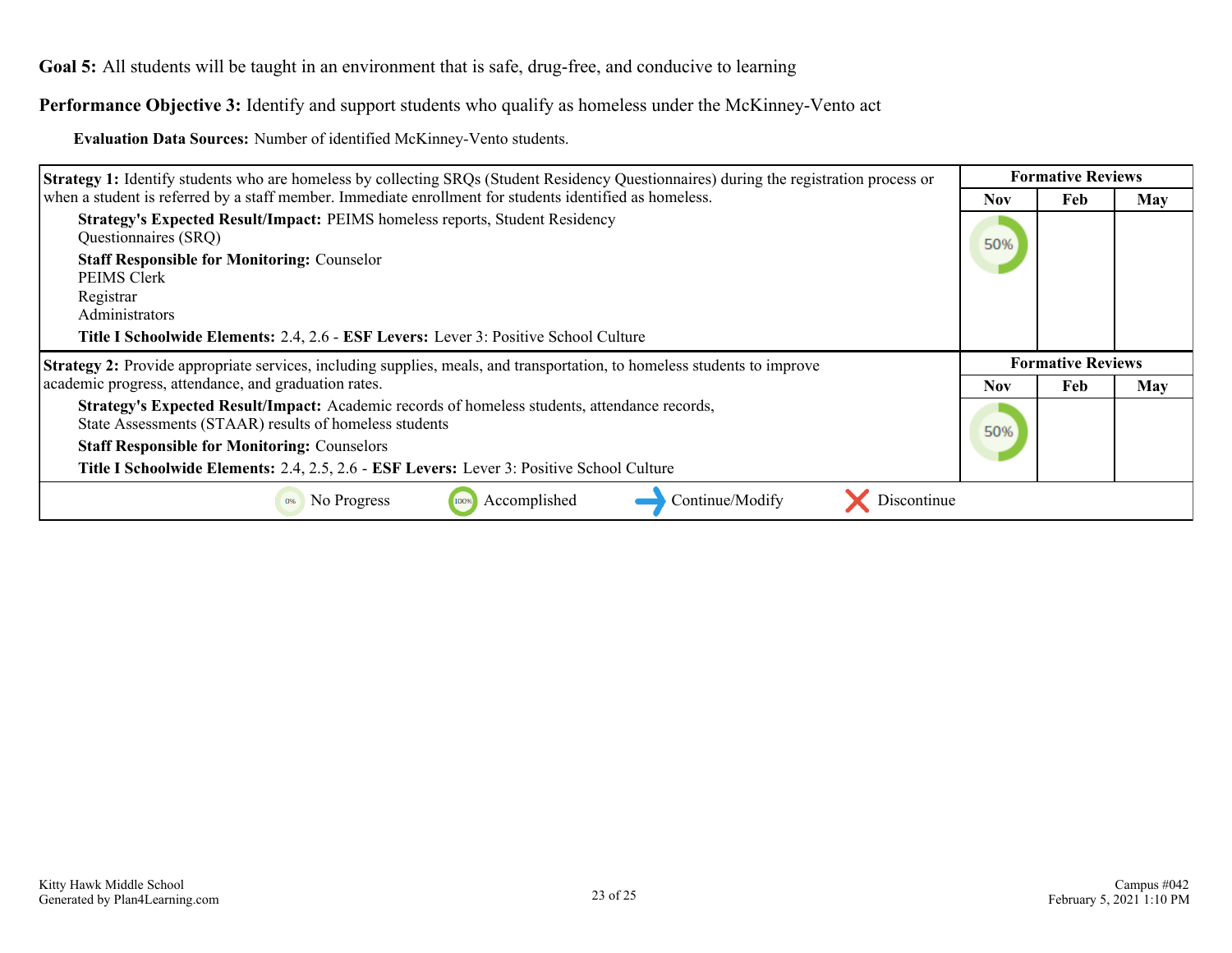**Performance Objective 4:** Increase student average daily attendance to 97% or better.

|  | <b>Evaluation Data Sources: Weekly attendance reports</b> |
|--|-----------------------------------------------------------|
|--|-----------------------------------------------------------|

| <b>Strategy 1:</b> NBA - Never Been Absent Club: plan and implement celebrations for students with perfect attendance each nine | <b>Formative Reviews</b> |     |     |
|---------------------------------------------------------------------------------------------------------------------------------|--------------------------|-----|-----|
| weeks                                                                                                                           | <b>Nov</b>               | Feb | May |
| Strategy's Expected Result/Impact: Increase in student daily attendance                                                         |                          |     |     |
| <b>Staff Responsible for Monitoring: NBA sponsors</b>                                                                           | 0%                       |     |     |
| Administration                                                                                                                  |                          |     |     |
| Counselors :                                                                                                                    |                          |     |     |
| Title I Schoolwide Elements: 2.4, 2.5, 2.6 - ESF Levers: Lever 3: Positive School Culture                                       |                          |     |     |
| Discontinue<br>Accomplished<br>Continue/Modify<br>No Progress                                                                   |                          |     |     |